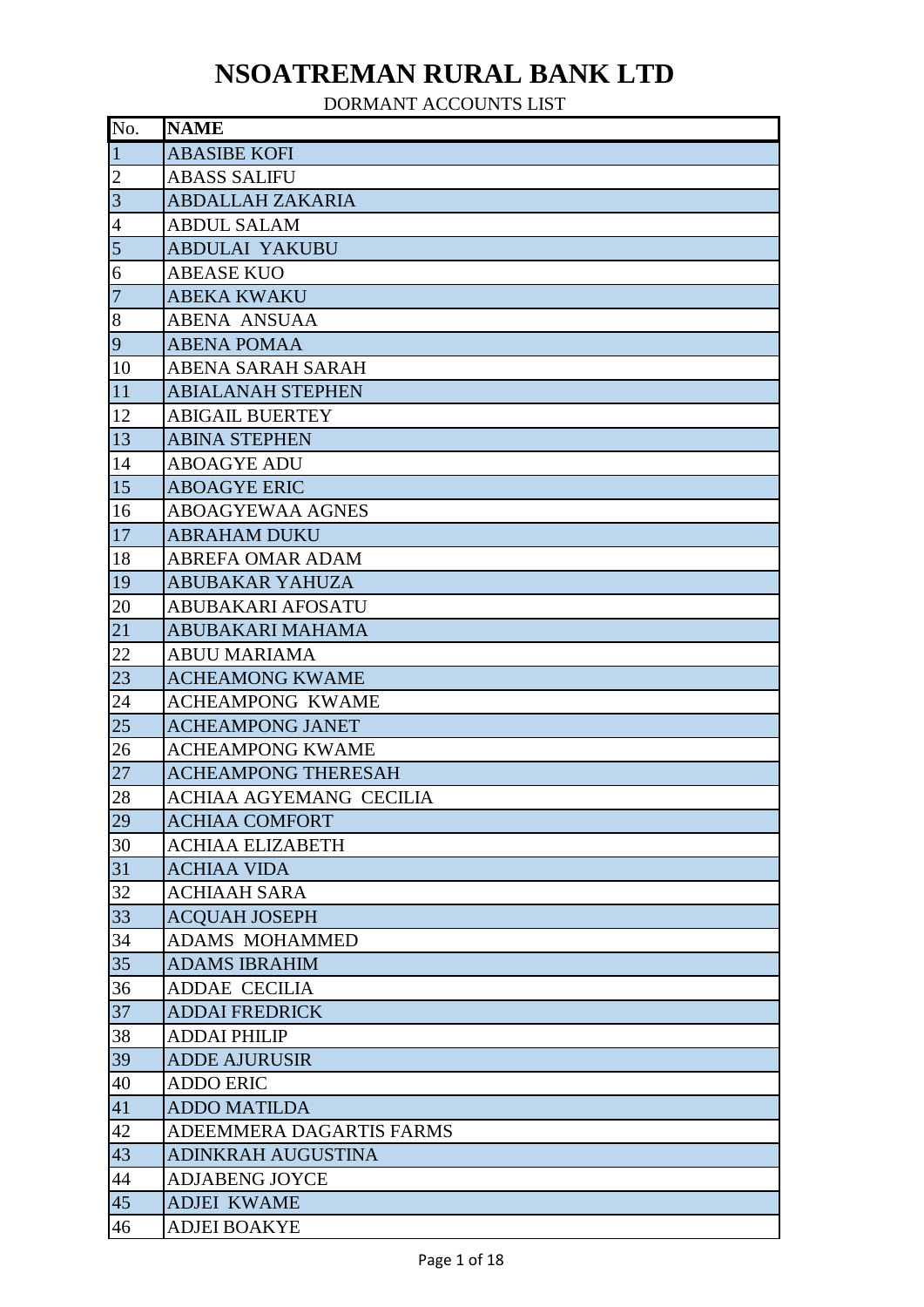| 47 | <b>ADJEI CHRISTOPHER</b>          |
|----|-----------------------------------|
| 48 | <b>ADJEI GLADYS</b>               |
| 49 | <b>ADJEI NANA</b>                 |
| 50 | <b>ADJEI SOLOMON NANA</b>         |
| 51 | <b>ADJEI TWENEWAA ESTHER</b>      |
| 52 | <b>ADJEI VERONICA</b>             |
| 53 | <b>ADOLF KOFI STEPHEN</b>         |
| 54 | ADOM FARMERS ASSOCIATION-FETENTAA |
| 55 | <b>ADOMA CONSTANCE</b>            |
| 56 | <b>ADOMA DAVID</b>                |
| 57 | <b>ADOMA JANET KOFI</b>           |
| 58 | <b>ADOMA YAA</b>                  |
| 59 | ADOMAH AMPONSAH ABIGAIL           |
| 60 | <b>ADOMAH MARGARET</b>            |
| 61 | <b>ADOMAH PAUL</b>                |
| 62 | <b>ADONGO ATIA</b>                |
| 63 | <b>ADOWAA COMFORT</b>             |
| 64 | <b>ADU GYAMFI</b>                 |
| 65 | <b>ADU AIBERTA</b>                |
| 66 | <b>ADU AMPONSAH</b>               |
| 67 | <b>ADU KOFI</b>                   |
| 68 | <b>ADU STEPHEN</b>                |
| 69 | ADU YEBOAH KINGSFORD              |
| 70 | <b>ADUBEA ROSINA</b>              |
| 71 | ADUHENE CHRISTIAN ADOMAKO         |
| 72 | ADUONYA KROBO NO0                 |
| 73 | <b>ADUSE OPOKU</b>                |
| 74 | <b>AFABEA STELLA</b>              |
| 75 | <b>AFFUL IBRAHIM</b>              |
| 76 | <b>AFIAH ABAYA</b>                |
| 77 | <b>AFOAKWA DANIEL</b>             |
| 78 | <b>AFRAM GRORGE</b>               |
| 79 | <b>AGO KWAME</b>                  |
| 80 | <b>AGOMKARO BAWA BUILSA</b>       |
| 81 | <b>AGOVI AKOSUA</b>               |
| 82 | <b>AGYEI EVELYN</b>               |
| 83 | <b>AGYEI FELIX</b>                |
| 84 | <b>AGYEI FRANCIS</b>              |
| 85 | <b>AGYEI JACOB</b>                |
| 86 | <b>AGYEI KWABENA</b>              |
| 87 | <b>AGYEI STEPHEN</b>              |
| 88 | AGYEIWAA AISHA                    |
| 89 | <b>AGYEIWAA GRACE</b>             |
| 90 | <b>AGYEMANG MERCY OSEI</b>        |
| 91 | <b>AGYEMANG PREMPEH STEPHEN</b>   |
| 92 | <b>AGYIN BENJAMIN</b>             |
| 93 | <b>AHENKORA ASANTE</b>            |
| 94 | <b>AIKINS TAWIA</b>               |
| 95 | <b>AKETIA PATIENCE</b>            |
| 96 | AKOMA RITA. MARY MAFOA            |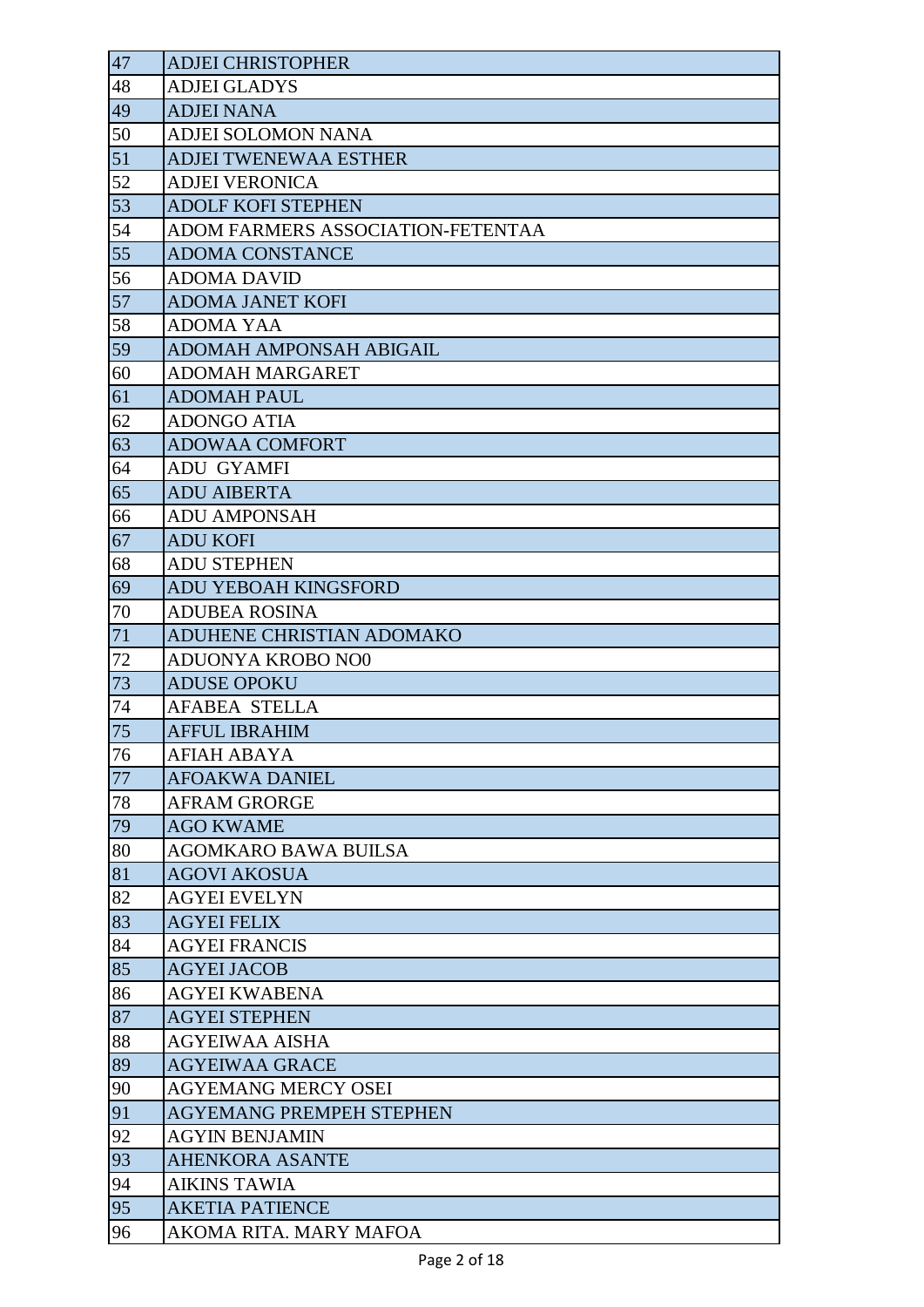| 97  | <b>AKOSAH LYDIA</b>                |
|-----|------------------------------------|
| 98  | AKOSUA JUSTINA                     |
| 99  | <b>AKOWAH ADU ASAFO</b>            |
| 100 | <b>AKRASI NAOMI</b>                |
| 101 | <b>AKROTWI ROBERT MENSAH</b>       |
| 102 | <b>AKROTWI THOMAS</b>              |
| 103 | <b>AKUDAKAH PRECIOUSE</b>          |
| 104 | <b>AKWAA IRENE</b>                 |
| 105 | AKWAMU FAMILY FETENTAA             |
| 106 | <b>AKWAN NYAME</b>                 |
| 107 | <b>AKWASI APRAKU</b>               |
| 108 | <b>AKWASI SIAKPE</b>               |
| 109 | <b>AKWESI AGYEMANG</b>             |
| 110 | ALBERT K BARNES AND CECILIA OFORIW |
| 111 | <b>ALEX KWAKU TANNOR</b>           |
| 112 | <b>ALEXANDER YEBOAH</b>            |
| 113 | <b>ALFRED AMEYAW</b>               |
| 114 | <b>ALHAJI ABASS</b>                |
| 115 | <b>ALHASSAN IDDRISU</b>            |
| 116 | <b>ALHASSAN KASSIM</b>             |
| 117 | <b>ALI HAFORGOR</b>                |
| 118 | <b>ALORE AKABO</b>                 |
| 119 | ALPHONSE KWABENA ALBERT            |
| 120 | <b>AMADAE KWAKU</b>                |
| 121 | <b>AMADU AGYARA</b>                |
| 122 | <b>AMADU IDDRISU</b>               |
| 123 | <b>AMANKONA NAOMI</b>              |
| 124 | <b>AMANKWAA ADWOA</b>              |
| 125 | <b>AMANKWAA KWAKU</b>              |
| 126 | <b>AMANKWAA POKU</b>               |
| 127 | AMANKWAH LINFORD KWADWO            |
| 128 | <b>AMANYO COMFORT</b>              |
| 129 | <b>AMEAH SARAH</b>                 |
| 130 | <b>AMEYAA BEATRICE</b>             |
| 131 | <b>AMEYAA CYNTHIA</b>              |
| 132 | <b>AMEYAA GRACE</b>                |
| 133 | <b>AMEYAA MERCY</b>                |
| 134 | AMEYAA REGINA                      |
| 135 | <b>AMEYAW PRINCE</b>               |
| 136 | <b>AMFO DUAH OBED</b>              |
| 137 | <b>AMOAH GILBERT</b>               |
| 138 | <b>AMOAKO CLEMENT</b>              |
| 139 | <b>AMOAKO GABRIEL</b>              |
| 140 | <b>AMORO CALLISTUS</b>             |
| 141 | <b>AMOS NTI</b>                    |
| 142 | AMPAABENG KWAKU KYEREMEH           |
| 143 | AMPONSAH BOAMPONG                  |
| 144 | <b>AMPONSAH FELICIA</b>            |
| 145 | <b>AMPONSAH GRACE</b>              |
| 146 | AMPONSAH MARGARET                  |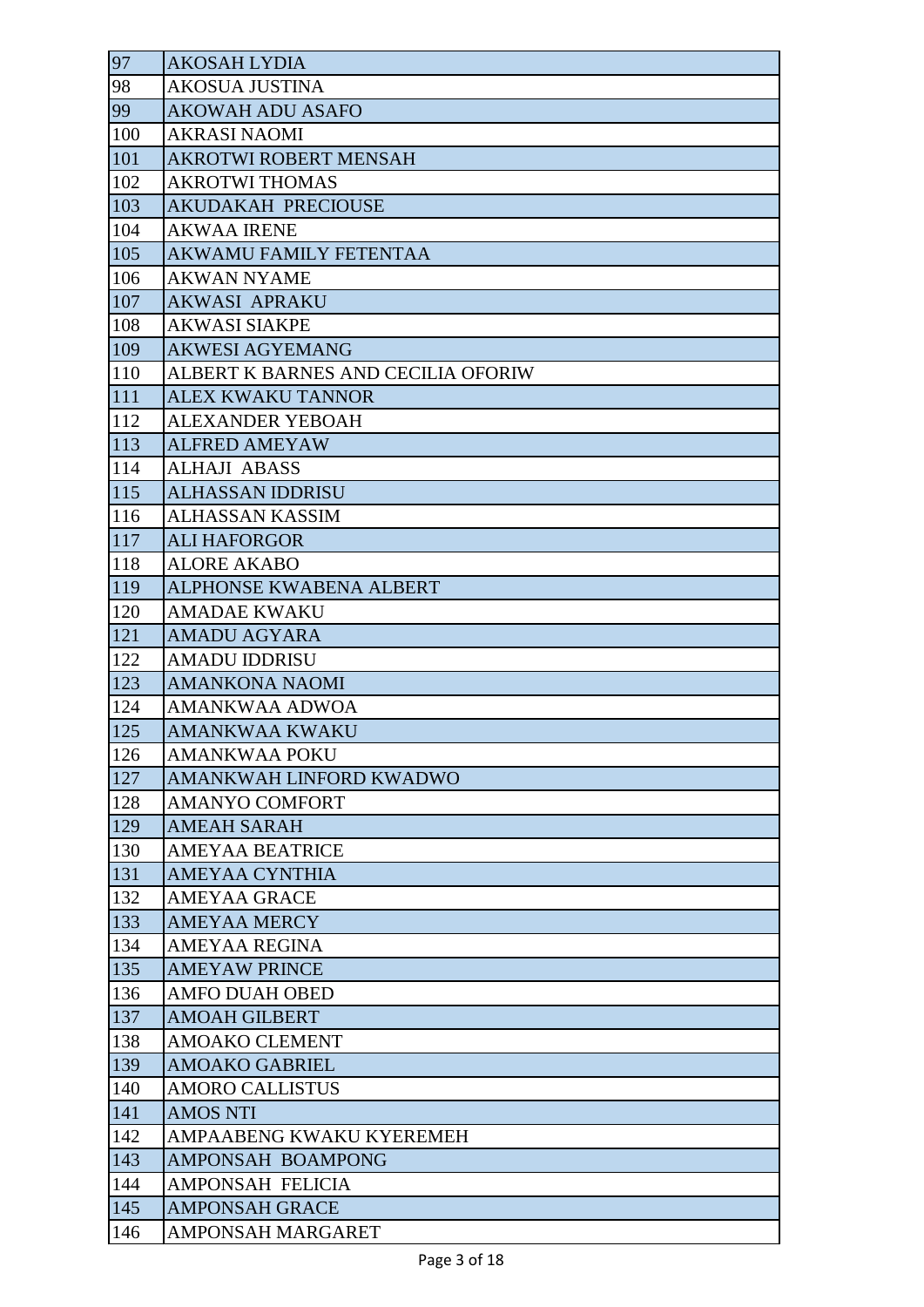| 147        | <b>AMPONSAH RITA</b>        |
|------------|-----------------------------|
| 148        | <b>AMPONSAH STELLA</b>      |
| 149        | <b>ANANE CYNTHIA</b>        |
| 150        | <b>ANANE FREDERICK</b>      |
| 151        | <b>ANANE GEORGE KWADWO</b>  |
| 152        | <b>ANANE JOSEPH</b>         |
| 153        | <b>ANANE KWAKU</b>          |
| 154        | <b>ANANE KY</b>             |
| 155        | <b>ANANGAANA SOLOMON</b>    |
| 156        | <b>ANASI AGNES</b>          |
| <b>157</b> | ANGKOSAALA JESTINA          |
| 158        | <b>ANIA DORIS</b>           |
| 159        | <b>ANIMA JULIET</b>         |
| 160        | <b>ANIMAH FAUSTINA</b>      |
| 161        | <b>ANKRAH JASON WILLIAM</b> |
| 162        | <b>ANNIN FELICIA</b>        |
| 163        | <b>ANNOR EMMANUEL</b>       |
| 164        | <b>ANSU GLORIA</b>          |
| 165        | ANSU KOFI NICHOLAS          |
| 166        | <b>ANSU KOFI DANIEL</b>     |
| 167        | <b>ANSU TABIRI</b>          |
| 168        | <b>ANTHONY KUSI</b>         |
| 169        | <b>ANTHONY KUSI</b>         |
| <b>170</b> | <b>ANTO COMFORT</b>         |
| 171        | <b>ANTWI IBRAHIM</b>        |
| <b>172</b> | <b>ANTWI FELIX</b>          |
| 173        | <b>ANTWI FRANCIS</b>        |
| 174        | <b>ANTWIWAA JOYCE</b>       |
| 175        | <b>ANTWIWAA FELICITY</b>    |
| 176        | ANTWIWAA FELICITY JUNIOR    |
| <b>177</b> | <b>ANTWIWAA FLORENCE</b>    |
| 178        | <b>APAU JAMES</b>           |
| 179        | <b>APEAA ANNA</b>           |
| 180        | <b>APORSONGO DANJE</b>      |
| 181        | <b>APPAU NICHOLAS</b>       |
| 182        | <b>APPIAH FLORENCE</b>      |
| 183        | <b>APPIAH GEORGE</b>        |
| 184        | <b>APPIAH MARGARET</b>      |
| 185        | <b>APPIAH SELINA</b>        |
| 186        | <b>APPIAH SOLOMON</b>       |
| 187        | <b>APRAKU PAUL BAFFUOR</b>  |
| 188        | <b>APUSOBA AMEDIGO</b>      |
| 189        | <b>ARTHUR ANTHONY KOFI</b>  |
| 190        | <b>ARTHUR CHRISTINA</b>     |
| 191        | <b>ARTHUR JAMES</b>         |
| 192        | <b>ARTHUR JOHN</b>          |
| 193        | <b>ARYEE GRACE</b>          |
| 194        | <b>ASAKIYA LISTOWELL</b>    |
| 195        | <b>ASAMOAH KYEREMEH</b>     |
| 196        | <b>ASAMPANA AKOBRI</b>      |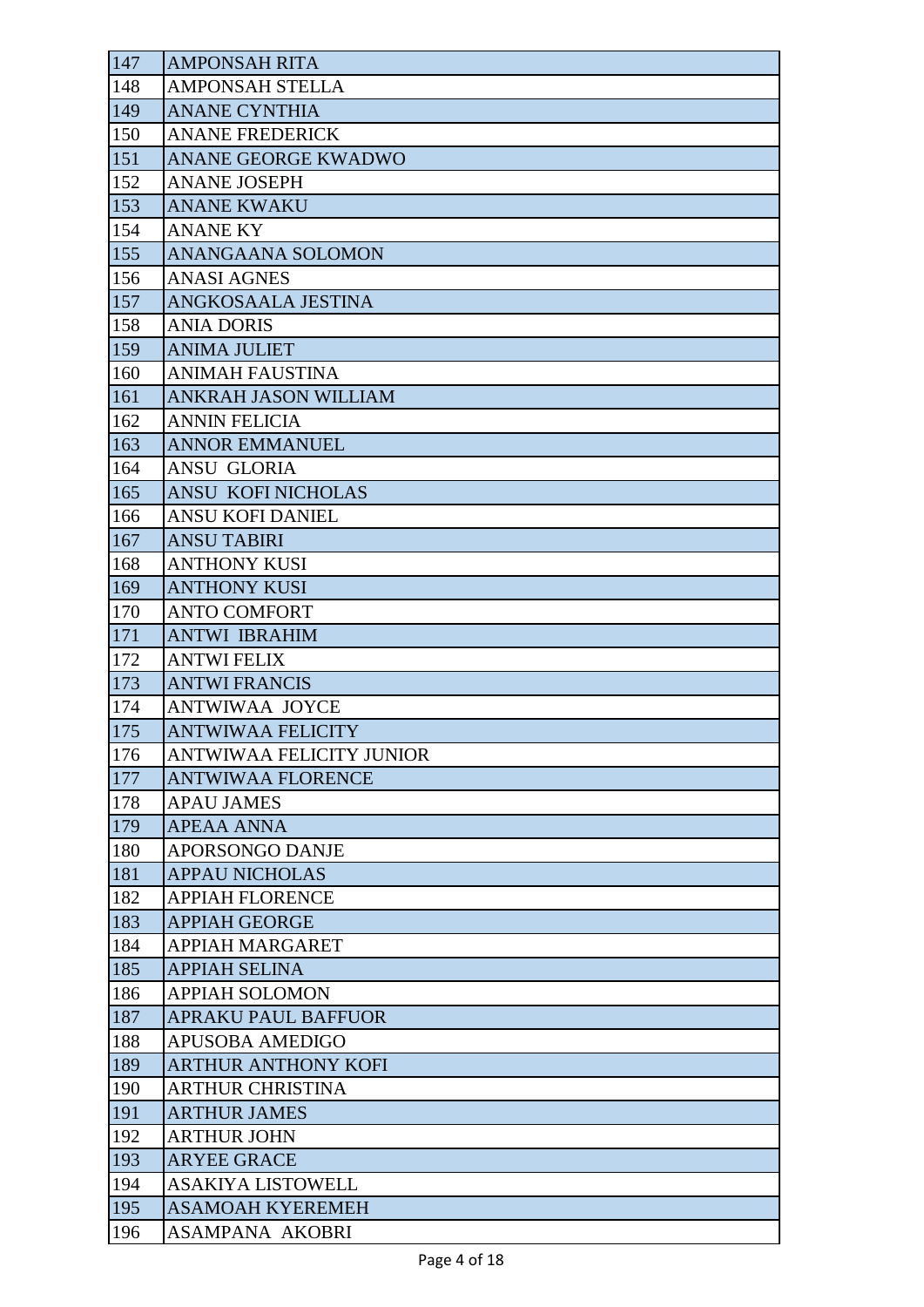| 197 | <b>ASANG SUMAILA</b>          |
|-----|-------------------------------|
| 198 | <b>ASANTE BENJAMIN</b>        |
| 199 | <b>ASANTE CHARLES</b>         |
| 200 | <b>ASANTE ISAAC CORNELIUS</b> |
| 201 | <b>ASANTE JOHN</b>            |
| 202 | <b>ASANTE MICHAEL</b>         |
| 203 | <b>ASANTE MILLICENT</b>       |
| 204 | <b>ASANTEWAA ADWOA</b>        |
| 205 | ASARE BEDIAKO METHSUNDAY CH S |
| 206 | <b>ASARE ELIZABETH</b>        |
| 207 | <b>ASARE HELENA</b>           |
| 208 | <b>ASARE KOFI</b>             |
| 209 | <b>ASARE KWABENA</b>          |
| 210 | <b>ASARE KWAME</b>            |
| 211 | <b>ASE BOATOO</b>             |
| 212 | <b>ASEN WATSAN COMMITTE</b>   |
| 213 | <b>ASIGIRE AZUMAH</b>         |
| 214 | <b>ASOMA THOMAS</b>           |
| 215 | <b>ASOMAH ISSIFU</b>          |
| 216 | ASOMAH KYEREMEH EMMANUEL      |
| 217 | <b>ASOMAH ZENABU</b>          |
| 218 | <b>ASOMANI KWAME</b>          |
| 219 | <b>ASSAN JOHN KOBINA</b>      |
| 220 | <b>ASUAMAH FAMILY</b>         |
| 221 | <b>ASUAMAH GEORGINA</b>       |
| 222 | <b>ASUMAN EVANS</b>           |
| 223 | <b>ATAA BOAHEMAA</b>          |
| 224 | <b>ATAA SISTER</b>            |
| 225 | <b>ATANGA STEPHEN</b>         |
| 226 | <b>ATAYAM STEPHEN</b>         |
| 227 | <b>ATIA BARESUMED</b>         |
| 228 | <b>ATOBAM GRACE</b>           |
| 229 | <b>ATOGTAREKE CLEMENT</b>     |
| 230 | <b>ATTA MENSAH</b>            |
| 231 | <b>ATTA KWABENA</b>           |
| 232 | <b>ATTAA AMA</b>              |
| 233 | <b>AUGUSTINA ASANTEWAA</b>    |
| 234 | <b>AUGUSTINE KWADWO TWENE</b> |
| 235 | <b>AUGUSTINE OFORI BEIMAH</b> |
| 236 | <b>AWAN ISSAH</b>             |
| 237 | <b>AWIANAB GEORGINA</b>       |
| 238 | <b>AWINI ELIZABETH</b>        |
| 239 | <b>AWUAH- GYAMFI COMFORT</b>  |
| 240 | <b>AYAMBA KOFI BASHIRU</b>    |
| 241 | <b>AYARA SOLOMON</b>          |
| 242 | <b>AYINE GEORGE</b>           |
| 243 | <b>AYIWAH JULIET</b>          |
| 244 | <b>AYUBA MOHAMMED</b>         |
| 245 | <b>B A R FUN CLUB</b>         |
| 246 | <b>BAAH CLEMENT KWASI</b>     |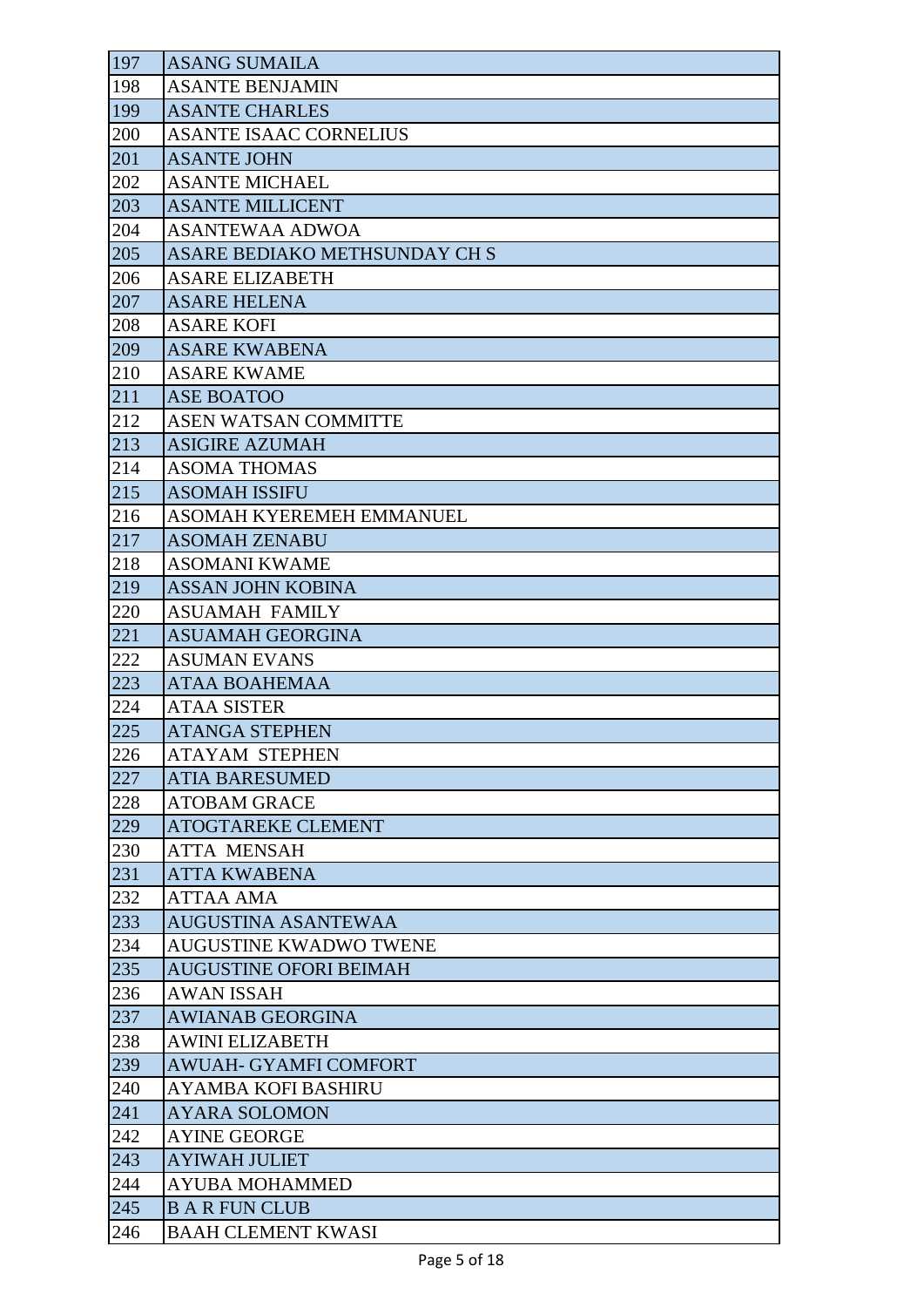| 247 | <b>BAAKO FRANCIS</b>            |
|-----|---------------------------------|
| 248 | BABA ADAMA- MALLAM KASSUM ADAMS |
| 249 | <b>BADU BOATENG AGYEMAN</b>     |
| 250 | <b>BADU SETHINA</b>             |
| 251 | <b>BAFFOE ERNESTINA</b>         |
| 252 | <b>BAFFOE EMMANUEL</b>          |
| 253 | <b>BAFFOUR AKOTO AKOTO</b>      |
| 254 | <b>BANNIE EMMANUEL</b>          |
| 255 | <b>BARNIE FELIX</b>             |
| 256 | <b>BAUH GEORGE INUSAH</b>       |
| 257 | <b>BAYOR ELIJAH</b>             |
| 258 | <b>BEATRICE GYAMAA</b>          |
| 259 | <b>BEDIAKO AUGUSTINE</b>        |
| 260 | <b>BEDIATWO TAKYI</b>           |
| 261 | <b>BEMAH JOSEPHINE</b>          |
| 262 | <b>BEMOKIME KOJO KPACHIA</b>    |
| 263 | <b>BENEWAA AGARTHA</b>          |
| 264 | <b>BENEWAA JANET</b>            |
| 265 | <b>BENEWAA MARTHA</b>           |
| 266 | <b>BENJAMIN KUSI</b>            |
| 267 | <b>BENJAMIN OWUSU ROCKSON</b>   |
| 268 | <b>BERMAH AGYEMANG BERNICE</b>  |
| 269 | <b>BERNARD ASOMAH BOATENG</b>   |
| 270 | <b>BERNARD KWAME DARTEY</b>     |
| 271 | <b>BINEY JOSEPH</b>             |
| 272 | <b>BINTU ABUBAKARI</b>          |
| 273 | <b>BISMARK OSEI</b>             |
| 274 | <b>BISMARK TABIRI</b>           |
| 275 | <b>BOABENG KOFI</b>             |
| 276 | <b>BOADI JOSEPH</b>             |
| 277 | <b>BOADI KWABENA</b>            |
| 278 | <b>BOAHEMAA CONDAREA</b>        |
| 279 | <b>BOAHEMAA MARY</b>            |
| 280 | <b>BOAKYE ALEXANDER</b>         |
| 281 | <b>BOAKYE ANSAH</b>             |
| 282 | <b>BOAKYE BOSSOH</b>            |
| 283 | <b>BOAKYE JOHN BINPA</b>        |
| 284 | <b>BOAKYE MABEL</b>             |
| 285 | <b>BOAKYE MICHAEL</b>           |
| 286 | <b>BOAKYEWAA CHRISTIANA</b>     |
| 287 | <b>BOAKYEWAA FELICIA</b>        |
| 288 | <b>BOAMAH ROSE</b>              |
| 289 | <b>BOATEMAA JOYCE</b>           |
| 290 | <b>BOATENG ENOCH</b>            |
| 291 | <b>BOATENG KWADWO</b>           |
| 292 | <b>BOATENG SAMPSON K A</b>      |
| 293 | <b>BOATENG SETH</b>             |
| 294 | <b>BONSONAA DORMA</b>           |
| 295 | <b>BONSU JOSEPH YAW</b>         |
| 296 | <b>BONSU OSEI</b>               |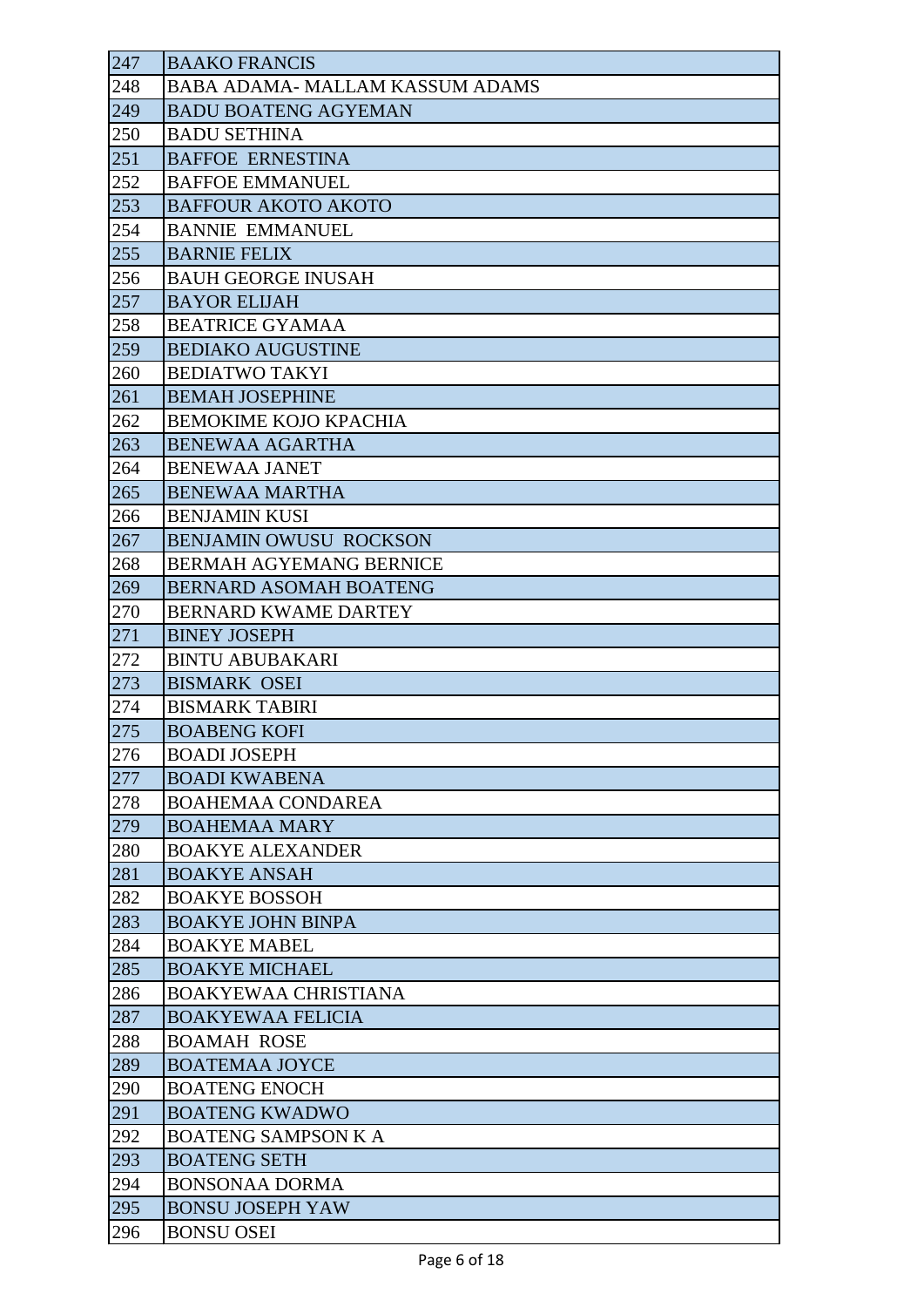| 297 | <b>BOSOMA MARY</b>                         |
|-----|--------------------------------------------|
| 298 | <b>BOUR YAA</b>                            |
| 299 | <b>BOUTONTE KWADWO</b>                     |
| 300 | <b>BURAMA KRAMO</b>                        |
| 301 | <b>CASHEW DI NOKWARE</b>                   |
| 302 | <b>CATHOLIC DAY CARE CENTRE</b>            |
| 303 | <b>CECILIA ADOWA AGYEIWAA</b>              |
| 304 | <b>CECILIA ATTA</b>                        |
| 305 | CECILIA NKRUMAH AND MAVIS AGYEMANG         |
| 306 | <b>CHARLES QUAYE</b>                       |
| 307 | <b>CHARLES KUMI</b>                        |
| 308 | <b>CHARLES KUSI</b>                        |
| 309 | CHIRAA CO OP DIST RET A                    |
| 310 | CHIRAA PRESBY CHURCH CHOIR                 |
| 311 | <b>CHRIST APOSTLIC CHURCH INTERNATIONA</b> |
| 312 | <b>CHRIST APOSTOLIC CHURCH</b>             |
| 313 | <b>CHRISTIAN MOTHERS</b>                   |
| 314 | CHRISTIANA AMANKWAA                        |
| 315 | <b>CHRISTIANA BOATENG</b>                  |
| 316 | <b>CHRISTOPHER KWASIGAH DORGBETOR</b>      |
| 317 | <b>COLLINS FRIMPONG</b>                    |
| 318 | <b>COMBET IBRAHIM</b>                      |
| 319 | <b>COMFORT ANKAMAH</b>                     |
| 320 | <b>CUDJOE ERNESTINASNR</b>                 |
| 321 | <b>DAAH BEBE</b>                           |
| 322 | <b>DABANKA YAW</b>                         |
| 323 | <b>DABAWAALE THADDEAUS</b>                 |
| 324 | <b>DABUAA HANNA</b>                        |
| 325 | <b>DAGNITU SALAMATU</b>                    |
| 326 | <b>DAKURAH BIETA</b>                       |
| 327 | <b>DANIEL AMOAH</b>                        |
| 328 | <b>DANIEL BAFFOUR NTI</b>                  |
| 329 | <b>DANIEL MAWUKO</b>                       |
| 330 | DANIEL QUANSAH                             |
| 331 | <b>DARI KWAKU</b>                          |
| 332 | <b>DARTEY JOSEPH</b>                       |
| 333 | <b>DERRICK OWUSU KESSE</b>                 |
| 334 | <b>DERY GERVASE</b>                        |
| 335 | <b>DIAWUOH ALEX</b>                        |
| 336 | <b>DIN PA DISASTER VOLUNTEER</b>           |
| 337 | <b>DINA AGYIRAA</b>                        |
| 338 | <b>DOKYI STEPHEN</b>                       |
| 339 | <b>DOMEPURE MAAPUO</b>                     |
| 340 | DONKOR ANTHONY K                           |
| 341 | <b>DORIS KYEREMAA</b>                      |
| 342 | <b>DORMAA NEW</b>                          |
| 343 | <b>DOSOO KWASI</b>                         |
| 344 | <b>DRAMANI ISSIFU</b>                      |
| 345 | <b>DUA RICHARD</b>                         |
| 346 | <b>DUADA ABDULAI</b>                       |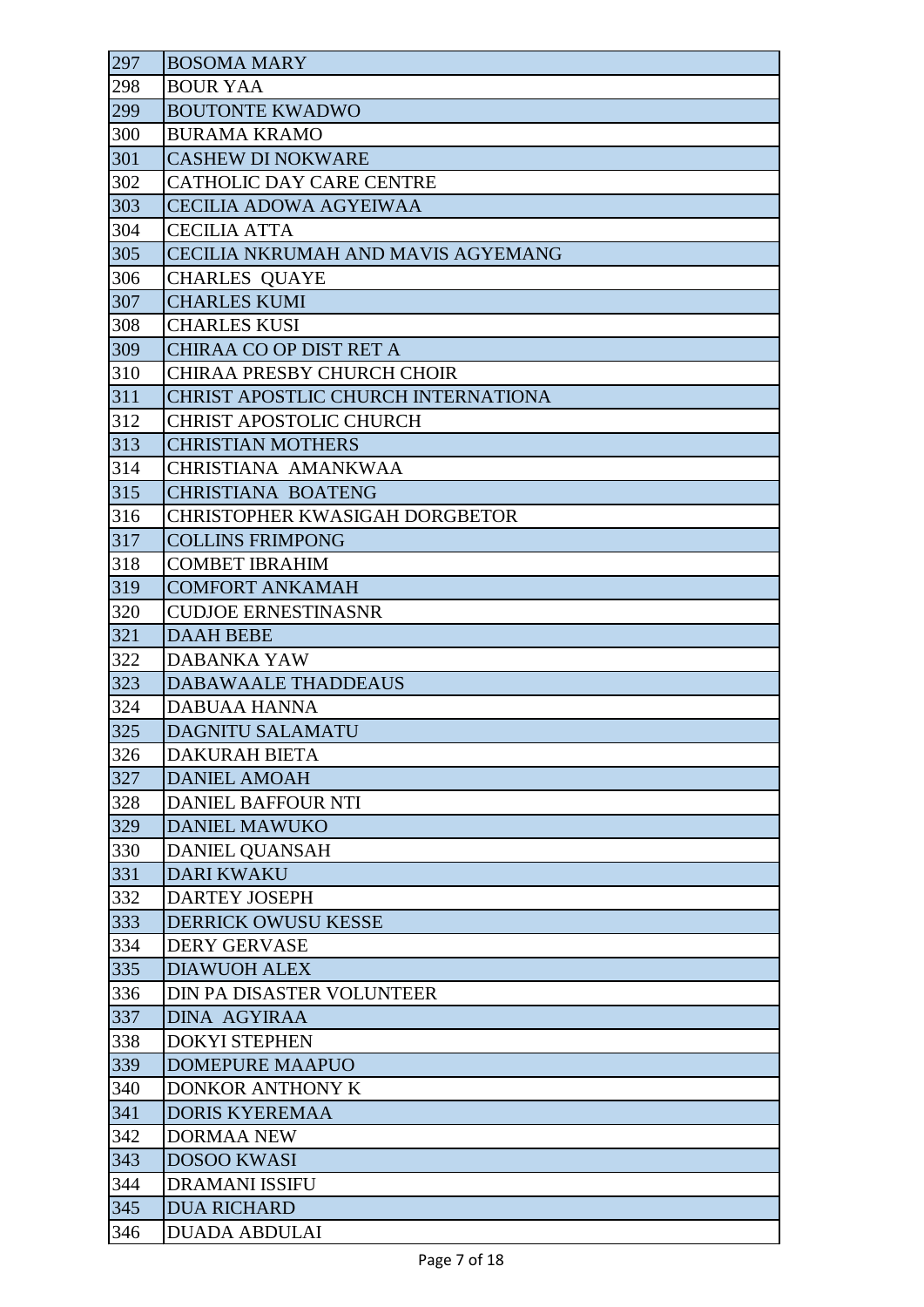| 347 | <b>DUAH ATTA</b>                            |
|-----|---------------------------------------------|
| 348 | <b>DUKUNJA</b>                              |
| 349 | <b>DUKUM DIANA</b>                          |
| 350 | <b>DUUT KOFI</b>                            |
| 351 | <b>DUVOR COMFORT</b>                        |
| 352 | <b>EBENEZER OSEI</b>                        |
| 353 | <b>ELIZABETH BOATEMAA</b>                   |
| 354 | ELIZABETH KYEREMAA                          |
| 355 | <b>ELIZABETH BOAFO</b>                      |
| 356 | <b>ELIZABETH KONOMA</b>                     |
| 357 | ELLEN BOATEMAA ELLEN BOATEMAA               |
| 358 | <b>ELLEN KYEREMAA</b>                       |
| 359 | EMELIA ADWOA POKUAA ITF NANA TANDOH GODFRED |
| 360 | <b>EMMANUEL FOSU</b>                        |
| 361 | <b>EMMANUEL KWABENA GYEBI</b>               |
| 362 | <b>EMMANUEL OWUSU KWASI</b>                 |
| 363 | <b>ENCHILL JACOB</b>                        |
| 364 | <b>ENOCH NKETIA</b>                         |
| 365 | <b>ENYE NYAME DEN</b>                       |
| 366 | <b>ERIC BOATENG</b>                         |
| 367 | <b>ERIC KPABITEY</b>                        |
| 368 | <b>ERNEST ARYEETEY</b>                      |
| 369 | <b>ERNEST KOFI DAMOAH</b>                   |
| 370 | <b>ERNEST OBENG</b>                         |
| 371 | <b>ESHUN FRANCIS</b>                        |
| 372 | <b>EUNICE YAA</b>                           |
| 373 | EVANS AMANKONA AND TWUMASIWAA MA            |
| 374 | <b>EYILAMTEY KOFI</b>                       |
| 375 | <b>FAMILY AKWAMU</b>                        |
| 376 | <b>FAMILY ANKOBEA</b>                       |
| 377 | <b>FATI YAA</b>                             |
| 378 | <b>FAUSTINA ANIMA</b>                       |
| 379 | <b>FAUSTINA KONAMA</b>                      |
| 380 | <b>FEBIRI ADWOA</b>                         |
| 381 | <b>FEKAAH VERONICA</b>                      |
| 382 | <b>FIDELIS SUNDAY</b>                       |
| 383 | <b>FLAVIANO GALAA</b>                       |
| 384 | <b>FLORENCE BOADI</b>                       |
| 385 | <b>FLORENCE GYASI</b>                       |
| 386 | <b>FOKUO VERONICA</b>                       |
| 387 | <b>FOLLOWSHP PENTECOST</b>                  |
| 388 | <b>FORIWAA GLADYS</b>                       |
| 389 | <b>FORIWAA YAA</b>                          |
| 390 | <b>FORKUO BOATENG</b>                       |
| 391 | <b>FOSTER AGYEIWAA</b>                      |
| 392 | <b>FOSU ANGELINA</b>                        |
| 393 | <b>FOSU KINGSFORD</b>                       |
| 394 | <b>FOSU MONICA</b>                          |
| 395 | <b>FOSU REGLADYS NYAME</b>                  |
| 396 | <b>FOSUAA HANNAH</b>                        |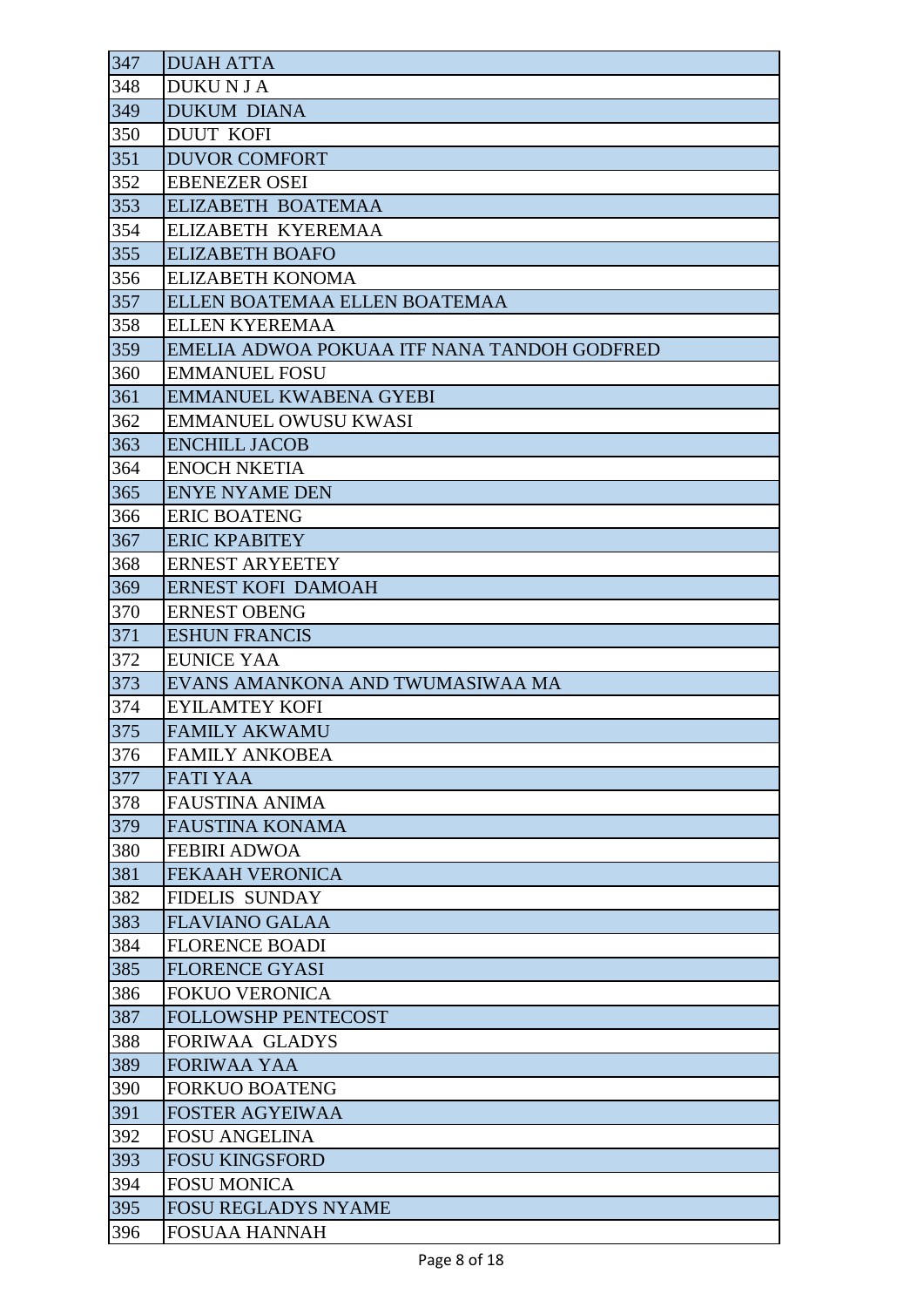| 397 | FRAFRA SOCIETY CHIRAA                      |
|-----|--------------------------------------------|
| 398 | <b>FRANCIS HINNEH</b>                      |
| 399 | <b>FRANCIS TEMBOO</b>                      |
| 400 | <b>FRANK KWADWO GYAU</b>                   |
| 401 | <b>FREMPOMAA ABENA</b>                     |
| 402 | <b>FRIMPONG JAMES</b>                      |
| 403 | <b>FUND BUILDING</b>                       |
| 404 | <b>GEMADZI ELIZABETH</b>                   |
| 405 | <b>GEORGE NANA ADJEI</b>                   |
| 406 | <b>GHANA PENTECOSTAL AND CHARISMATIC C</b> |
| 407 | <b>GIFTY AKOMEAH</b>                       |
| 408 | <b>GIFTY ASIBI</b>                         |
| 409 | <b>GRAIN ADOM</b>                          |
| 410 | <b>GYABAAH ERIC</b>                        |
| 411 | <b>GYABAAH MARTHA</b>                      |
| 412 | <b>GYABAAH PAUL</b>                        |
| 413 | <b>GYAMERAH THERESAH</b>                   |
| 414 | <b>GYAMFI KOFI</b>                         |
| 415 | <b>GYAMFI EBENEZER</b>                     |
| 416 | <b>GYAMFI OSEI</b>                         |
| 417 | <b>GYAMFUA MARTHA</b>                      |
| 418 | <b>GYAMFUAA GOLDA</b>                      |
| 419 | <b>GYAN PAUL KWASI</b>                     |
| 420 | <b>GYASI DANIEL</b>                        |
| 421 | <b>GYAU KYERE</b>                          |
| 422 | <b>GYAUBEA CECILIA</b>                     |
| 423 | <b>GYEDUA ABENA</b>                        |
| 424 | <b>GYIMAH ELLEN</b>                        |
| 425 | <b>GYINAE MARY</b>                         |
| 426 | HAJIRA MOHAMMED                            |
| 427 | <b>HANNA TAKYIWAA</b>                      |
| 428 | <b>HANNAH ADWOA</b>                        |
| 429 | <b>HARUNA FARUK</b>                        |
| 430 | <b>HARUNA NANZIRI</b>                      |
| 431 | <b>HAWA IBRAHIM</b>                        |
| 432 | <b>HAWA MAMUDU</b>                         |
| 433 | <b>HAWA MUMUNI</b>                         |
| 434 | HENEWAA EVELYN                             |
| 435 | <b>HENEWAA BARBARA</b>                     |
| 436 | <b>HENEWAA JANET</b>                       |
| 437 | <b>HINNEH ISSAC OPPONG</b>                 |
| 438 | <b>HODA MUSAH</b>                          |
| 439 | <b>HOPE ASSEMBLIES OF GOD</b>              |
| 440 | <b>HUUDU NIMATU</b>                        |
| 441 | <b>IBRAHIM UNAS</b>                        |
| 442 | <b>IBRAHIM ADDAI</b>                       |
| 443 | <b>IBRAHIM SADIK</b>                       |
| 444 | <b>IDDRUSU MAMPRUSI</b>                    |
| 445 | <b>INUSAH EMMANUEL</b>                     |
| 446 | <b>ISAAC AFIRIFA</b>                       |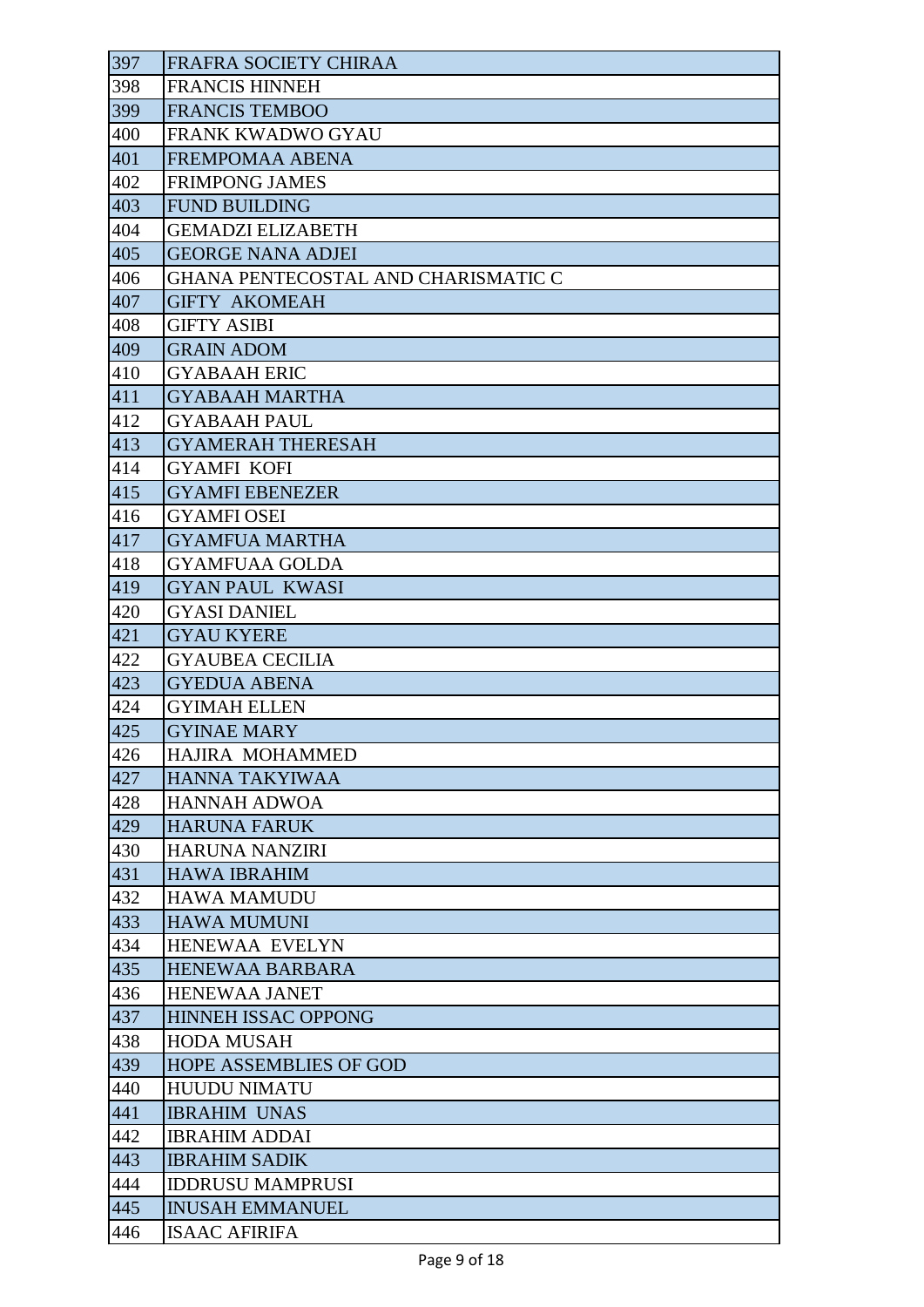| 447 | <b>ISAAC EFFAH</b>                    |
|-----|---------------------------------------|
| 448 | <b>ISAAC GYAMFI</b>                   |
| 449 | <b>ISSAH MAJIDU</b>                   |
| 450 | <b>ISSAKA HAWAH</b>                   |
| 451 | <b>ITF AFIA JULIET OBED TABIRI</b>    |
| 452 | <b>JAMDEDE ADWENPA GROUP</b>          |
| 453 | <b>JAMES DUODU</b>                    |
| 454 | <b>JANET ADUBEA</b>                   |
| 455 | <b>JANET ASUAMA</b>                   |
| 456 | <b>JANET YAA KISSIWAA</b>             |
| 457 | <b>JANET ASANTE</b>                   |
| 458 | <b>JENSOTEY MALEBO</b>                |
| 459 | <b>JIBRIL OSMAN</b>                   |
| 460 | <b>JINIJINI SECSCHWELFARE A AND C</b> |
| 461 | <b>JINIMETHWOMEN S FSHIP WELF</b>     |
| 462 | <b>JOHN ATIA</b>                      |
| 463 | <b>JOSEPH AGANDAA</b>                 |
| 464 | <b>JOYCE LAMISI YUONI</b>             |
| 465 | <b>JULIANA GYAMFI</b>                 |
| 466 | <b>JULIANA GYAMFUAA ADDAI</b>         |
| 467 | <b>JULIET ASAMOAH</b>                 |
| 468 | <b>K AGYAPONG</b>                     |
| 469 | <b>K CHARLES</b>                      |
| 470 | <b>KABORE ADAMA</b>                   |
| 471 | KAGYABAAH KAGYABAAH                   |
| 472 | <b>KANWOLE GEORGE</b>                 |
| 473 | <b>KARIM MOHAMMED</b>                 |
| 474 | <b>KATE OWUSUAA</b>                   |
| 475 | <b>KINGSLEY ADDAE</b>                 |
| 476 | <b>KINSFORD OPOKU</b>                 |
| 477 | <b>KISIWAA FAUSTINA</b>               |
| 478 | <b>KISSIWAA RUTH</b>                  |
| 479 | <b>KOBIRI AKOSUA</b>                  |
| 480 | KOFI ABRAHAM                          |
| 481 | KOFI ALENYOROKE                       |
| 482 | <b>KOFI AMOS</b>                      |
| 483 | KOFI KYEI                             |
| 484 | <b>KOFI DARTEY</b>                    |
| 485 | <b>KOFI NANIO</b>                     |
| 486 | <b>KOFI TAWIAH</b>                    |
| 487 | <b>KONADU COMFORT</b>                 |
| 488 | <b>KONADU MARY</b>                    |
| 489 | KONAMA AUGUSTINA                      |
| 490 | KONAMAH FLORENCE                      |
| 491 | <b>KONAMAH ABIGAIL</b>                |
| 492 | <b>KONAMAH ANNA</b>                   |
| 493 | <b>KONTOH SAMUEL</b>                  |
| 494 | <b>KOOMSON ATIBOLY</b>                |
| 495 | <b>KORANG DANIEL</b>                  |
| 496 | <b>KORANG JOE</b>                     |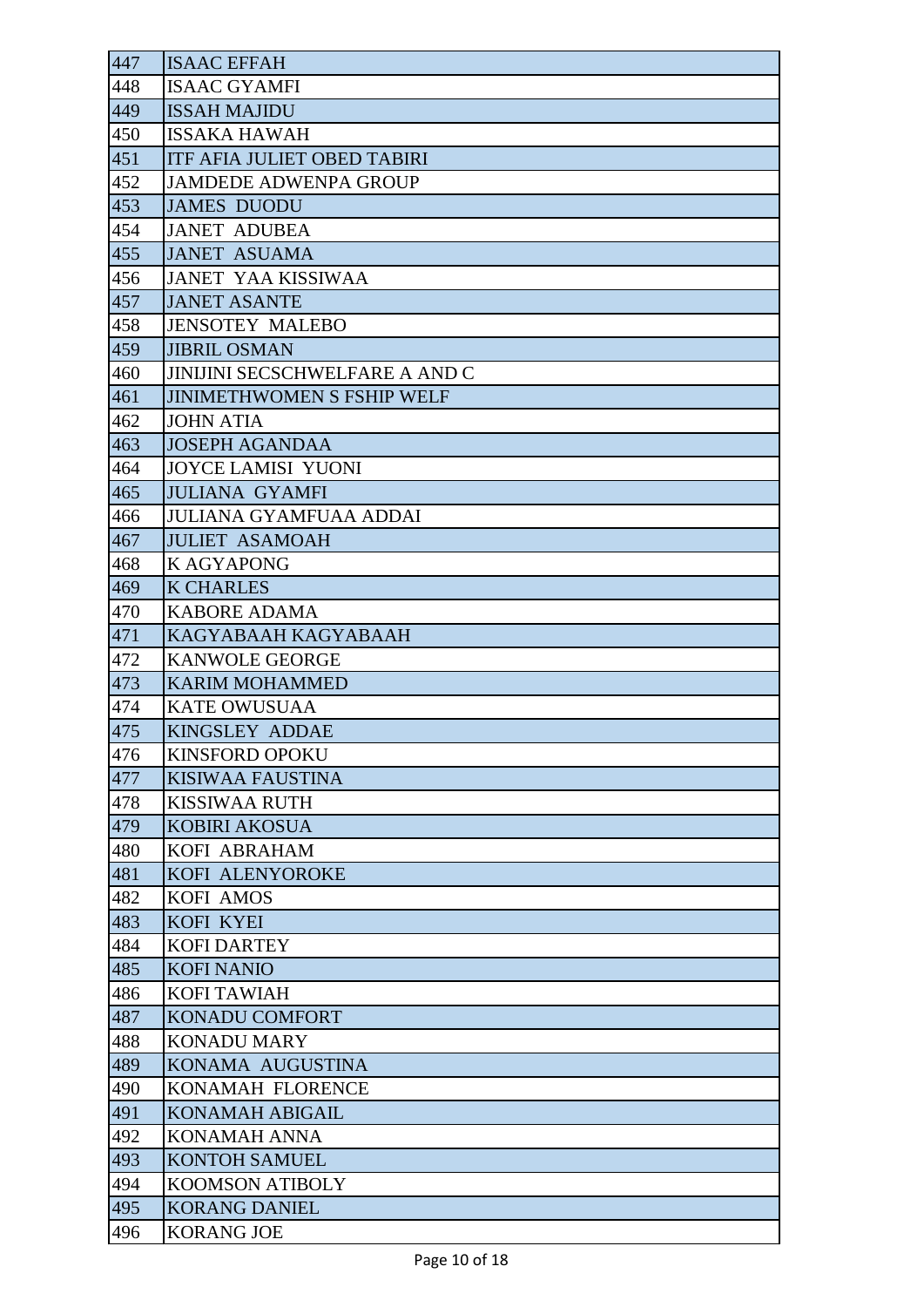| 497        | <b>KORANG JOSEPH</b>                                |
|------------|-----------------------------------------------------|
| 498        | <b>KORANG NASH</b>                                  |
| 499        | <b>KORKOR DERRICK OSMOND</b>                        |
| 500        | <b>KOSUA DORIS</b>                                  |
| 501        | <b>KRA YAW</b>                                      |
| 502        | <b>KRAH AKOSUA</b>                                  |
| 503        | KULTHUM IBRAHIM                                     |
| 504        | <b>KUMI ZENA</b>                                    |
| 505        | <b>KUNYIRE ABIBA</b>                                |
| 506        | <b>KUSI AUGUSTINE</b>                               |
| 507        | <b>KUSI DANIEL</b>                                  |
| 508        | <b>KUSI FRED</b>                                    |
| 509        | <b>KUSI KWADWO</b>                                  |
| 510        | <b>KUSI PETER</b>                                   |
| 511        | <b>KUSI TABIRI</b>                                  |
| 512        | KWABENA ASANTE AND KOFI KUSI                        |
| 513        | <b>KWABENA DARKO</b>                                |
| 514        | <b>KWABENA EMMANUEL</b>                             |
| 515        | <b>KWABI NANA BOADI</b>                             |
| 516        | <b>KWADWO FOKUO</b>                                 |
| 517        | <b>KWADWO SAFIYE EMMANUEL</b>                       |
| 518        | <b>KWADWO TAKYI</b>                                 |
| 519        | <b>KWAKU OBENG</b>                                  |
| 520        | <b>KWAKU ABRAHAM</b>                                |
| 521        | <b>KWAKU BADU</b>                                   |
| 522        | <b>KWAKU DUAH</b>                                   |
| 523        | <b>KWAME BENAZALAH</b>                              |
| 524        | <b>KWAME GYAU</b>                                   |
| 525        | <b>KWARTENG NYARKO</b>                              |
| 526        | <b>KWARTENG STEPHEN</b>                             |
| 527        | <b>KWASI AGYEI</b>                                  |
| 528        | <b>KWASI ASANTE</b>                                 |
| 529        | <b>KWASI ATOBRAH</b>                                |
| 530        | <b>KWASI JAMES</b>                                  |
| 531        | <b>KWASI JOSEPH</b>                                 |
| 532        | KWASI JOSEPH HAYFORD                                |
| 533        | <b>KWASI KING PROSPER</b>                           |
| 534        | <b>KWASI PEPRAH</b>                                 |
| 535        | <b>KWAYIE OPPONG</b>                                |
| 536        | <b>KWESI ADU</b>                                    |
| 537        | <b>KYEI FRANK</b>                                   |
| 538        | <b>KYEI FREDERICK</b>                               |
| 539        | <b>KYEI VIDA</b>                                    |
| 540        | KYEKYEKU YEBOAH                                     |
| 541        | <b>KYERAA MARTHA</b>                                |
| 542        | <b>KYERAA ZENABU</b>                                |
| 543<br>544 | <b>KYERE ABRAHAM KWAME</b><br><b>KYERE EMMANUEL</b> |
| 545        | <b>KYERE KWADWO</b>                                 |
| 546        | <b>KYERE MAXWELL</b>                                |
|            |                                                     |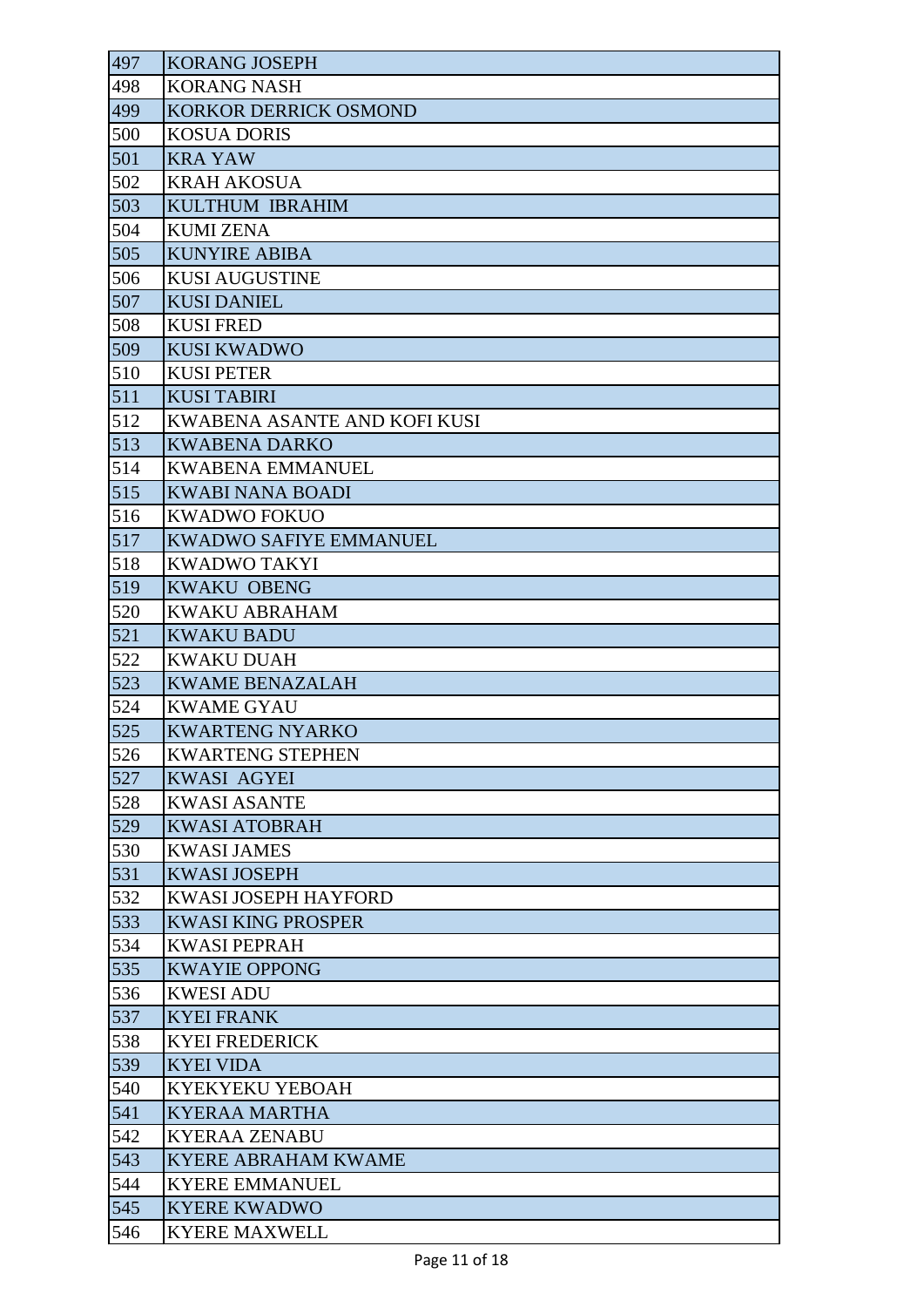| 547 | <b>KYERE ROBERT</b>                                     |
|-----|---------------------------------------------------------|
| 548 | <b>KYERE SETH</b>                                       |
| 549 | <b>KYEREH VIVIAN</b>                                    |
| 550 | <b>KYEREMAA GLADYS</b>                                  |
| 551 | <b>KYEREMAA ROSE</b>                                    |
| 552 | <b>KYEREMEH KWAKU</b>                                   |
| 553 | <b>KYEREMEH KWAME</b>                                   |
| 554 | <b>KYEREMEH MICHAEL</b>                                 |
| 555 | <b>KYEREMEH PETER</b>                                   |
| 556 | <b>KYEREMEH PRINCE</b>                                  |
| 557 | <b>KYEREMEH RICHARED</b>                                |
| 558 | <b>LABARAN MUMUNI</b>                                   |
| 559 | <b>LANGMA BERTHA</b>                                    |
| 560 | <b>LANKU KWADWO</b>                                     |
| 561 | <b>LINDA OSEI-BONSU</b>                                 |
| 562 | LIVINGSTONE ANNAN                                       |
| 563 | <b>LOCAL GOVERNMENT WORKER UNION SUNYANI WEST LOCAL</b> |
| 564 | <b>LUCY AKWAMA</b>                                      |
| 565 | LUCY AMANKWAA AND CECILIA NKRUMAH                       |
| 566 | LYDIA NKRUMAH                                           |
| 567 | <b>MAABEA FAUSTINA</b>                                  |
| 568 | <b>MAIZE FIAPRE</b>                                     |
| 569 | <b>MAIZE FOCUS</b>                                      |
| 570 | <b>MAJAOBA IBRAHIM</b>                                  |
| 571 | <b>MAJESTY INTERNATIONAL SCHOOL</b>                     |
| 572 | <b>MALENWENE FELICIA</b>                                |
| 573 | <b>MALLAM MUSTAPHA</b>                                  |
| 574 | <b>MAMPHEY AGNESS</b>                                   |
| 575 | <b>MAMUNA YAKUBU</b>                                    |
| 576 | <b>MANPRUSI ABDULAI</b>                                 |
| 577 | <b>MANU ADWOA</b>                                       |
| 578 | <b>MANU AFIA</b>                                        |
| 579 | <b>MANU LUCY</b>                                        |
| 580 | <b>MARY AGYEIWAA</b>                                    |
| 581 | <b>MARY OWUSAA</b>                                      |
| 582 | <b>MATHEW KWABENA OPPONG</b>                            |
| 583 | <b>MATILDA BOAKYE</b>                                   |
| 584 | <b>MAYI EDWARD</b>                                      |
| 585 | <b>MEMUNA ADAMU</b>                                     |
| 586 | <b>MEMUNA SEIDU</b>                                     |
| 587 | <b>MENFUL MOSES</b>                                     |
| 588 | <b>MENSAH ABRAMPAH</b>                                  |
| 589 | <b>MENSAH ATIKOR THOMPSON</b>                           |
| 590 | <b>MENSAH KOFI</b>                                      |
| 591 | <b>MENSAH KWASI</b>                                     |
| 592 | <b>MESHEL ERIC</b>                                      |
| 593 | <b>METHODIST NFE SOAP MAKING GP</b>                     |
| 594 | MOHAMMED BATCHOIMOU                                     |
| 595 | <b>MOHAMMED AMINO</b>                                   |
| 596 | <b>MOHAMMED SALIFU</b>                                  |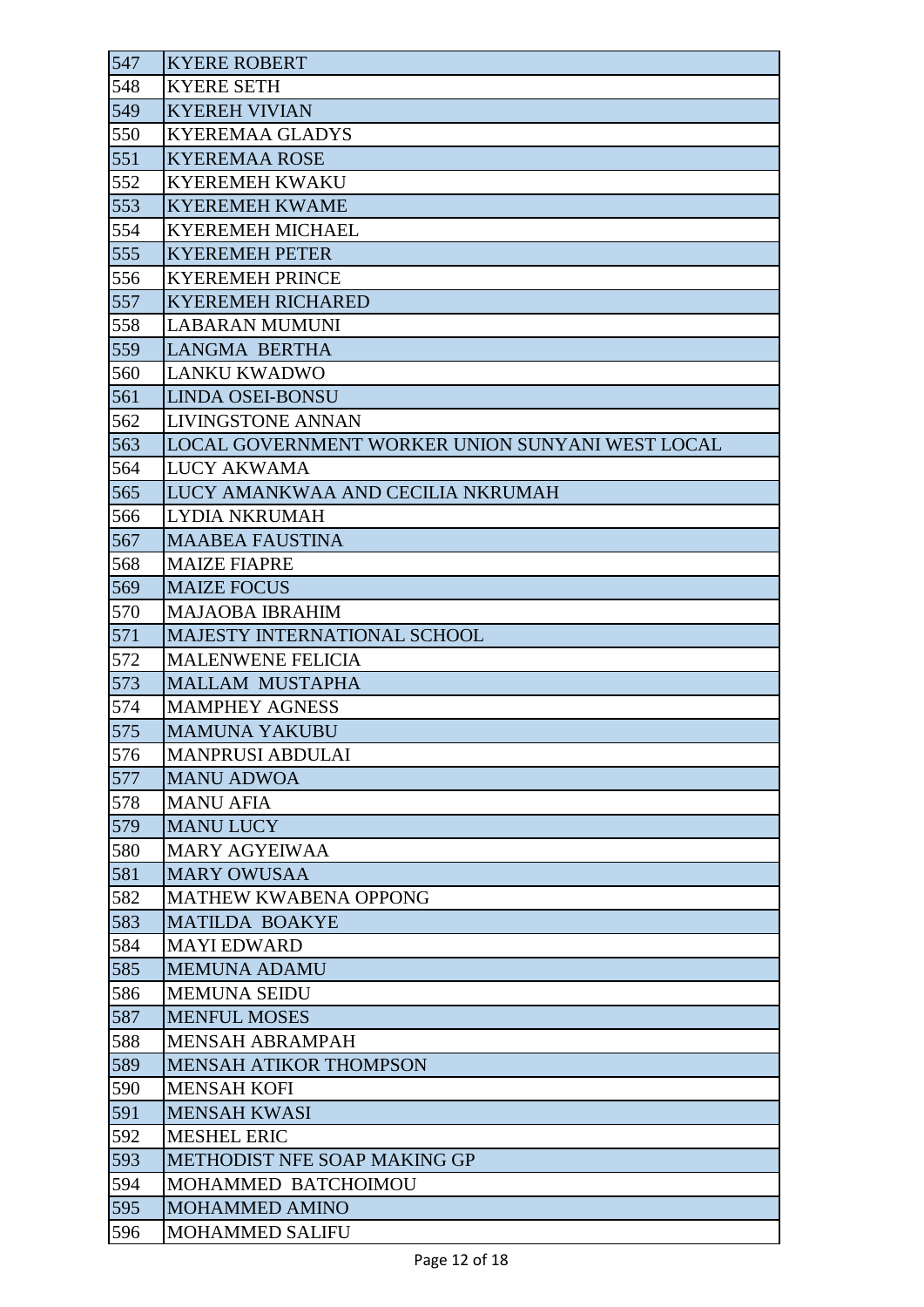| 597 | <b>MONICA MENSAH</b>                      |
|-----|-------------------------------------------|
| 598 | <b>MOZAMA DISCO CHRISTO CHURCH</b>        |
| 599 | <b>MPRENGO MARGARET</b>                   |
| 600 | <b>MRS. VIDA WULUBAARE</b>                |
| 601 | <b>MUMUNI AYANKA</b>                      |
| 602 | MUMUNIi AWUAH                             |
| 603 | <b>MUSAH BABA</b>                         |
| 604 | <b>MUSTAPHA HARUNA</b>                    |
| 605 | MUSTAPHA MOHAMMED                         |
| 606 | <b>NAAB LAMISI</b>                        |
| 607 | <b>NAABA AWENTARA SIMON</b>               |
| 608 | <b>NAAH KWABENA</b>                       |
| 609 | <b>NAFISA BRAMA</b>                       |
| 610 | <b>NAOMI ADU</b>                          |
| 611 | <b>NAOMI BOATENG</b>                      |
| 612 | <b>NAPOU KWASI</b>                        |
| 613 | <b>NELSON KWAA</b>                        |
| 614 | <b>NGOTIM OKLPELE</b>                     |
| 615 | <b>NKETIA ABIBA</b>                       |
| 616 | <b>NKETIA MERCY</b>                       |
| 617 | <b>NKETIA RUTH</b>                        |
| 618 | <b>NKRUMAH DORCAS</b>                     |
| 619 | <b>NKUAWU VICTORIA</b>                    |
| 620 | NNUM ADWOA                                |
| 621 | <b>NNUM KWABENA</b>                       |
|     |                                           |
| 622 | NSIAH BRANDFORD KWADWO                    |
| 623 | NSOAH JOSUAH KWABENA NSOAH JOSUAH KWABENA |
| 624 | <b>NSORBONOR JOHN</b>                     |
| 625 | <b>NYAABA LAAD</b>                        |
| 626 | <b>NYAME CECILIA</b>                      |
| 627 | NYAME NTI-FETENTAA N.N                    |
| 628 | <b>NYAME SADA</b>                         |
| 629 | <b>NYAMEKYE AGNES</b>                     |
| 630 | <b>NYARKO BLESSING</b>                    |
| 631 | <b>NYARKO ERIC</b>                        |
| 632 | NYARKO RACHEAL                            |
| 633 | NYARKO YAW AND TEGENE JOHN                |
| 634 | <b>OBENG ABIGAIL</b>                      |
| 635 | <b>OBENG GEORGE</b>                       |
| 636 | <b>OBENG JOSEPH</b>                       |
| 637 | <b>OBENG KWAKU</b>                        |
| 638 | <b>OBENG PATRICIA</b>                     |
| 639 | <b>OBENG PAUL</b>                         |
| 640 | <b>OBIRI ESTHER</b>                       |
| 641 | <b>ODILOS TAASAGAR</b>                    |
| 642 | <b>ODURO ERIC</b>                         |
| 643 | <b>ODURO FELICIA</b>                      |
| 644 | <b>ODURO KWAKU SAMUEL</b>                 |
| 645 | <b>ODURO KWASI</b>                        |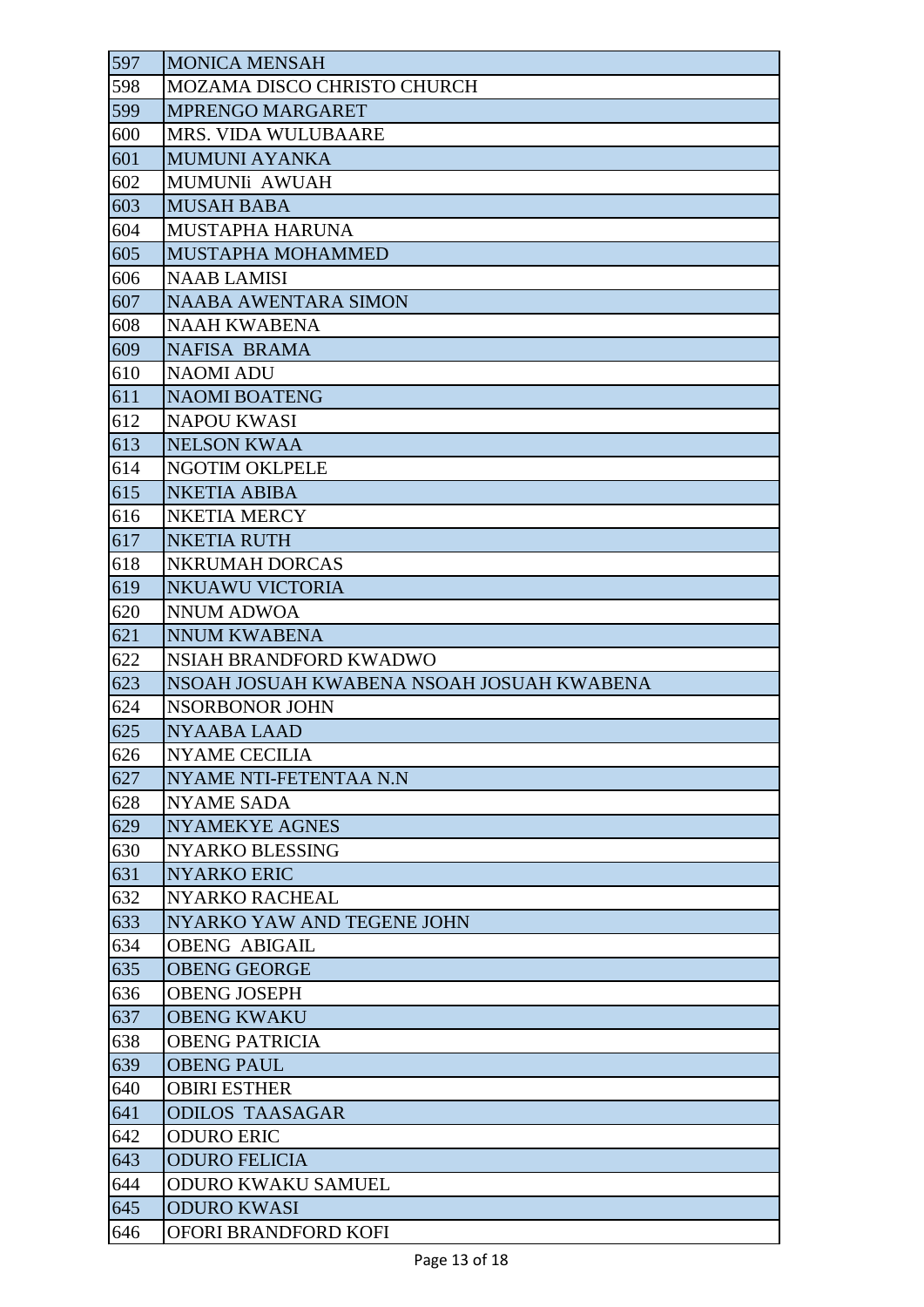| 647 | <b>OFORI HAGAR</b>                 |
|-----|------------------------------------|
| 648 | <b>OFORI ISAAC</b>                 |
| 649 | <b>OFORI SOLOMON</b>               |
| 650 | <b>OHENEWAA SARAH</b>              |
| 651 | <b>OKAI JACOB</b>                  |
| 652 | <b>OKRAH MARTIN</b>                |
| 653 | <b>OKYEI BENJAMIN</b>              |
| 654 | <b>OMVOOTEY ALEX AGYEI</b>         |
| 655 | OPANIN ADAWIAH MANGOASE KUO        |
| 656 | <b>OPOKU BENSON</b>                |
| 657 | <b>OPOKU BRIGHT</b>                |
| 658 | <b>OPOKU CHARLES</b>               |
| 659 | OPOKU CHRISTIANA                   |
| 660 | <b>OPOKU ERNEST</b>                |
| 661 | <b>OPOKU GEORGE</b>                |
| 662 | OPOKU GYAMFI DANIEL                |
| 663 | <b>OPOKU JANET</b>                 |
| 664 | <b>OPOKU MARGERET</b>              |
| 665 | OPOKU MICHEAL                      |
| 666 | <b>OPOKU THOMAS</b>                |
| 667 | <b>OPOKU YAW</b>                   |
| 668 | <b>OPONG KYEREMEH</b>              |
| 669 | <b>OPPONG CHRISTIAN</b>            |
| 670 | <b>OPPONG ERNEST</b>               |
| 671 | OPPONG GODFRED AND NYARKO BEATRUCE |
| 672 | <b>OPPONG ISAAC</b>                |
| 673 | <b>OPPONG KWABENA</b>              |
| 674 | <b>OPPONG LAWRENCE</b>             |
| 675 | <b>OPPONG SAMPSON</b>              |
| 676 | OPPONG VICTORIA                    |
| 677 | <b>OPPONG YEBOAH</b>               |
| 678 | <b>OSEI AUGUSTINA</b>              |
| 679 | <b>OSEI CLEMENT</b>                |
| 680 | <b>OSEI KINGSLEY</b>               |
| 681 | <b>OSEI LYDIA EFFAH</b>            |
| 682 | <b>OSEI OWUSU ANSAH ERNEST</b>     |
| 683 | <b>OSEI PETER</b>                  |
| 684 | <b>OSEI SOLOMON</b>                |
| 685 | <b>OSMANU YAKUBU</b>               |
| 686 | OSUMANU MOHAMMED                   |
| 687 | <b>OWUSU BOAKYE</b>                |
| 688 | <b>OWUSU AGYEI</b>                 |
| 689 | <b>OWUSU BOAKYE EMMANUEL</b>       |
| 690 | <b>OWUSU COMFORT</b>               |
| 691 | <b>OWUSU FELIX</b>                 |
| 692 | <b>OWUSU FRANK</b>                 |
| 693 | <b>OWUSU HANNA</b>                 |
| 694 | <b>OWUSU JOSHUA</b>                |
| 695 | <b>OWUSU KOFI</b>                  |
| 696 | <b>OWUSU PATRICK</b>               |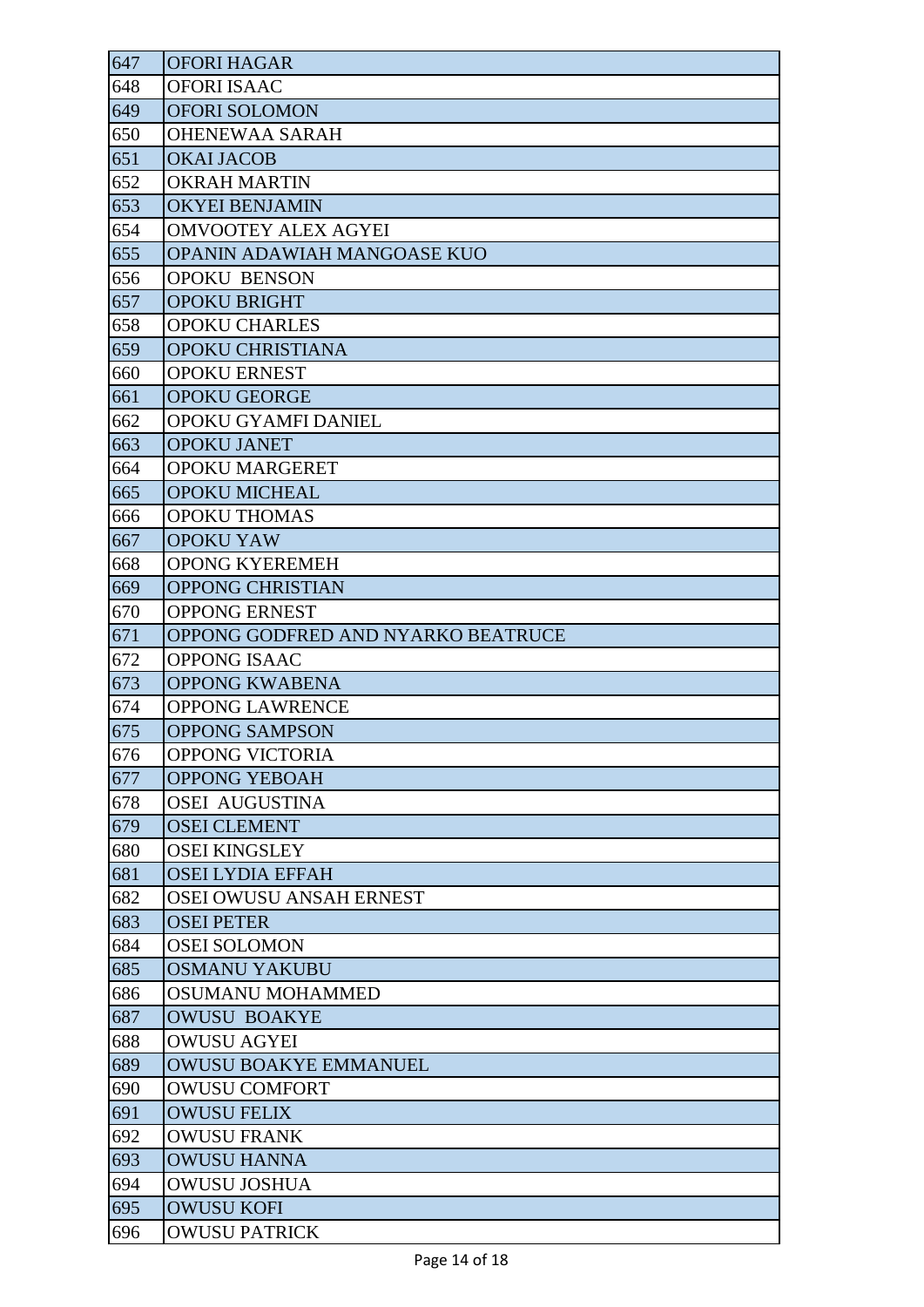| 697 | <b>OWUSU RITA</b>                 |
|-----|-----------------------------------|
| 698 | <b>OWUSU SAMUEL</b>               |
| 699 | <b>OWUSU SIMON K</b>              |
| 700 | OWUSU WILSON KWADWO               |
| 701 | <b>OWUSUAA GRACE</b>              |
| 702 | OWUSUAA WILHEMINA MABEL WILHEMINA |
| 703 | <b>PALM ANTWIKROM</b>             |
| 704 | PAMPOW JEPHTHAH                   |
| 705 | PATRICIA OWUSUAA                  |
| 706 | PAUL KOFI                         |
| 707 | PAULINA DANKWA                    |
| 708 | PENNEH AMADIOUS AMADIOUS          |
| 709 | PEPERTUAL KWATSENU                |
| 710 | PETER ISAAC                       |
| 711 | <b>PETER ANSU</b>                 |
| 712 | PETER OBENG BOSSMAN               |
| 713 | PIMAH ELIZABETH                   |
| 714 | POKUAA VIDA                       |
| 715 | POKUAA ADWOAH                     |
| 716 | POKUAA AMA                        |
| 717 | POKUAA GRACE                      |
| 718 | POKUAA JOYCE                      |
| 719 | POKUAA NAOMI                      |
| 720 | POKUAA VIDA                       |
| 721 | POMAA CYNTHIA                     |
| 722 | POMAA ERICA                       |
| 723 | POMAA HANA                        |
| 724 | PRECIOUS OFORI                    |
| 725 | PROE KWATESENU                    |
| 726 | <b>QUANSAH WILLIAMS KOFI</b>      |
| 727 | <b>QUAYSON ISAAC</b>              |
| 728 | <b>RAHMAT SADICK</b>              |
| 729 | <b>RAI KOJO</b>                   |
| 730 | <b>RAMATU SALAM</b>               |
| 731 | RAPHEAL TWUMASI                   |
| 732 | REBECCA ABAGEYA                   |
| 733 | <b>REGINA AMOAH</b>               |
| 734 | <b>RITA LUMOR</b>                 |
| 735 | <b>RITA POMAA</b>                 |
| 736 | ROBERT OLITEY OLLO                |
| 737 | <b>ROCKSON TWENE</b>              |
| 738 | <b>ROSE AMEYAA</b>                |
| 739 | <b>ROSE ATWIMAH</b>               |
| 740 | <b>RUTH ADDAI</b>                 |
| 741 | <b>SAAKA ADAMS</b>                |
| 742 | <b>SABBI KWABENA</b>              |
| 743 | <b>SABI YAW</b>                   |
| 744 | <b>SABI STEPHEN KWASI</b>         |
| 745 | <b>SAKINA SERWAA</b>              |
| 746 | <b>SALIFU ABIBA</b>               |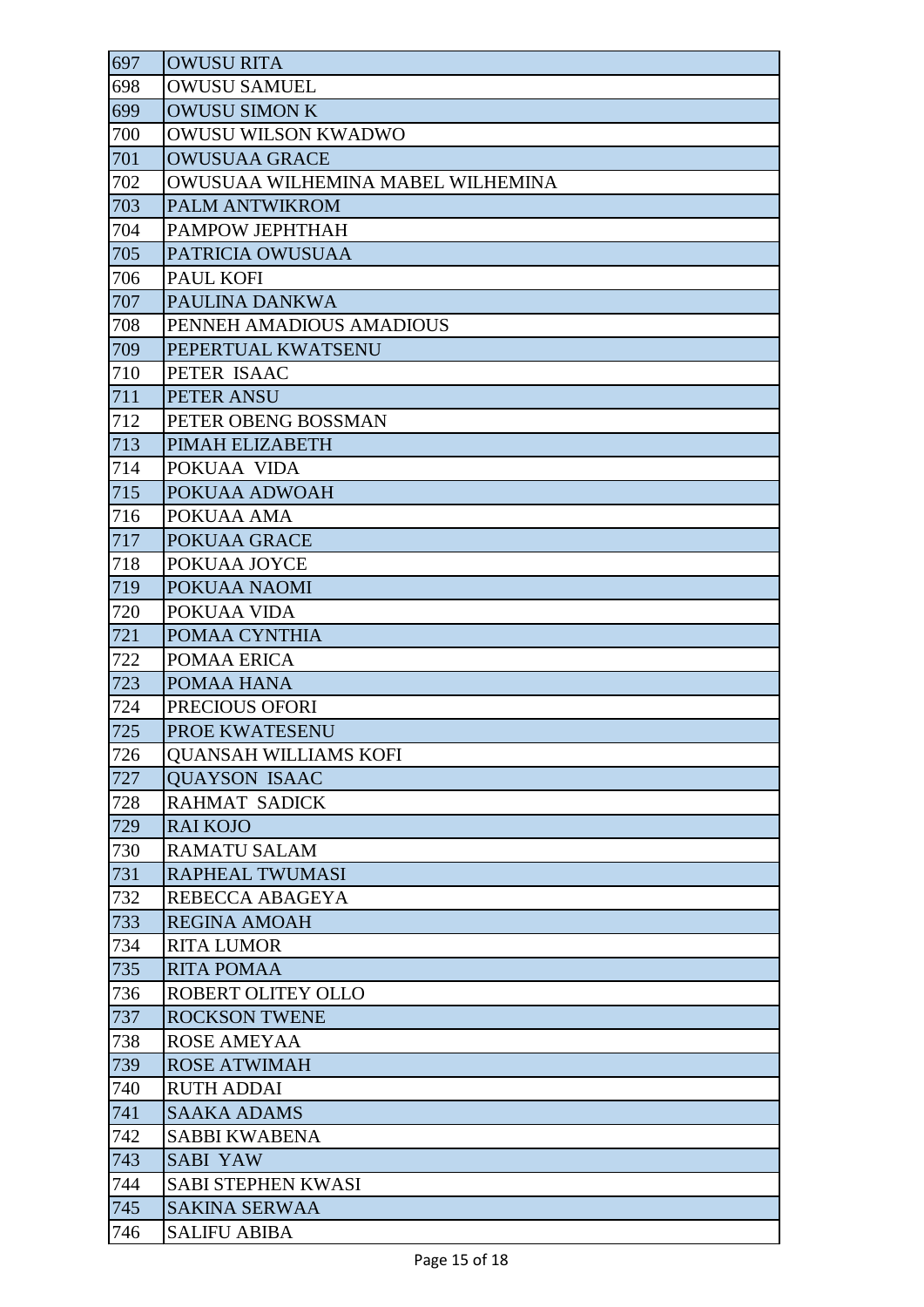| 747 | <b>SALIFU ABIBA</b>          |
|-----|------------------------------|
| 748 | <b>SALIFU ALHASSAN</b>       |
| 749 | <b>SALIFU FATIMA</b>         |
| 750 | <b>SALIFU FAWZIA</b>         |
| 751 | <b>SAM SARAH</b>             |
| 752 | <b>SAMPSON ACQUAH</b>        |
| 753 | <b>SAMUEL SEKYERE</b>        |
| 754 | <b>SAMUEL ADOMAH</b>         |
| 755 | <b>SAMUEL KOFI AMISSAH</b>   |
| 756 | <b>SAMUEL OBENG ASARE</b>    |
| 757 | <b>SANIBO EMMANUEL</b>       |
| 758 | <b>SANSOKO MUMUNI</b>        |
| 759 | <b>SARFO NANA</b>            |
| 760 | <b>SEC SUNYANI</b>           |
| 761 | <b>SECKEY PAUL</b>           |
| 762 | <b>SEIDU BABA</b>            |
| 763 | <b>SEIDU HARUNAH</b>         |
| 764 | <b>SEIDU IBRAHIM</b>         |
| 765 | <b>SEIDU RAHMA</b>           |
| 766 | <b>SEKYERE REGINA O</b>      |
| 767 | <b>SERBEH ANDREWS</b>        |
| 768 | <b>SERWAA ABENA</b>          |
| 769 | <b>SERWAA MARGARET</b>       |
| 770 | <b>SERWAA VICTORIA</b>       |
| 771 | <b>SETH AMANKWAA</b>         |
| 772 | SETH OSEI KWADWO AGYEKUM     |
| 773 | <b>SEVOR DAVID</b>           |
| 774 | <b>SIAW DORCAS</b>           |
| 775 | <b>SOLOMON OFOSU</b>         |
| 776 | STEPHEN AMO .A. OWUSU        |
| 777 | <b>STEPHEN GYEDU</b>         |
| 778 | <b>STEPHEN KOFI</b>          |
| 779 | <b>SUGURU ABDUL MUMUNI</b>   |
| 780 | <b>SUMAILA ELIASU</b>        |
| 781 | SUNGTAA NUNGTAA GROUP ONE    |
| 782 | <b>SUSANA CLEMENT</b>        |
| 783 | <b>TAA FAUSTINA</b>          |
| 784 | TABIRI K                     |
| 785 | <b>TABIRI SETH</b>           |
| 786 | <b>TABIRI YAW</b>            |
| 787 | <b>TAKYI AUGUSTINE</b>       |
| 788 | <b>TAKYI EVANS</b>           |
| 789 | <b>TAKYI NICHOLAS</b>        |
| 790 | TAKYIWAA AKUA                |
| 791 | TAKYIWAA ATAA                |
| 792 | <b>TAKYIWAA LUCY</b>         |
| 793 | <b>TAMIA MARY</b>            |
| 794 | <b>TANKO JEMI</b>            |
| 795 | TEMPLE OF PRAISE (TOP YOUTH) |
| 796 | <b>TETTEH ARON</b>           |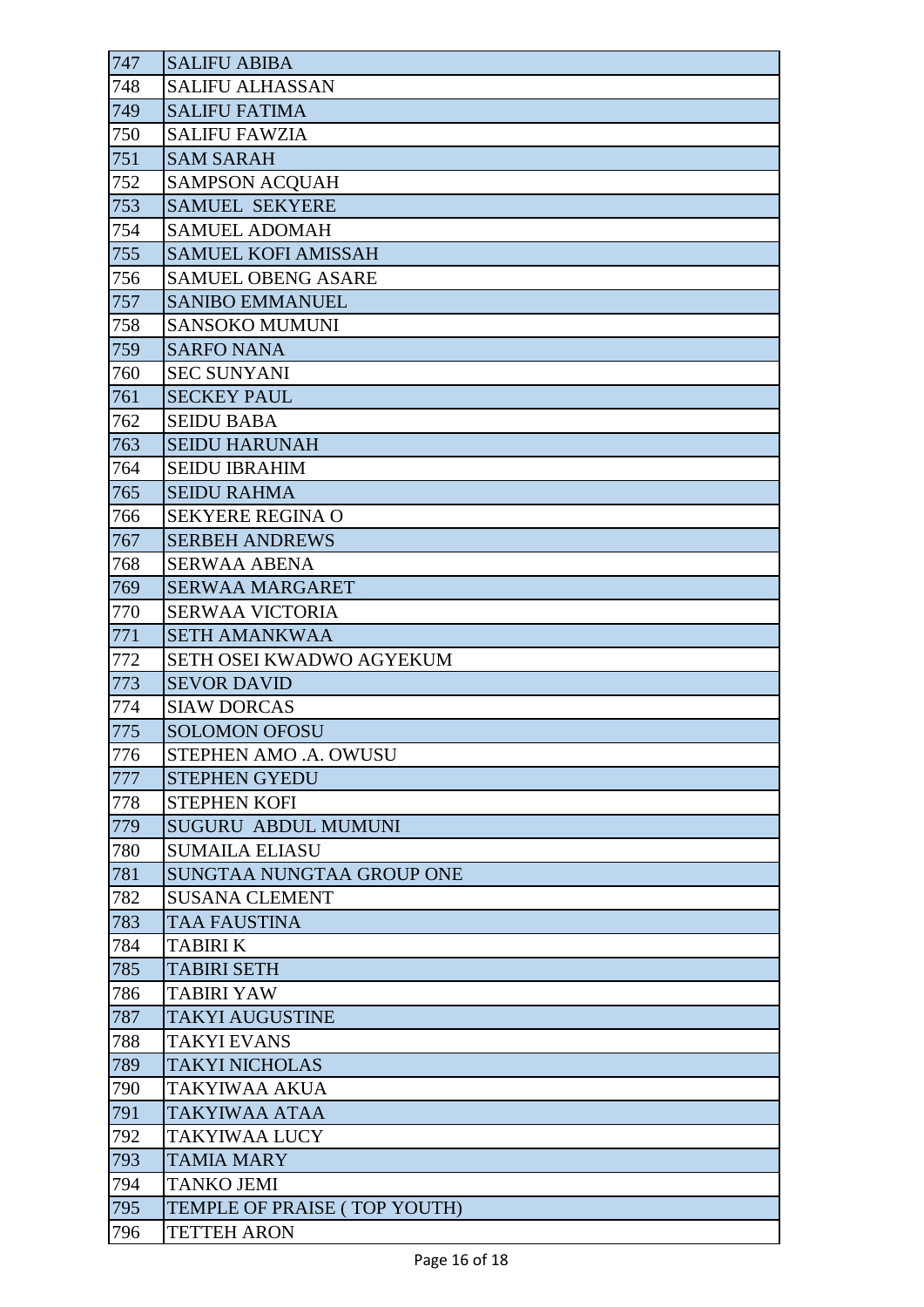| 797 | <b>TETTEH SAMUEL</b>                |
|-----|-------------------------------------|
| 798 | THE TRUE CHURCH OF CHRIST           |
| 799 | <b>THEOPHILUS YEBOAH</b>            |
| 800 | THOMAS NKRUMAH                      |
| 801 | <b>TIBAKIB NBOT</b>                 |
| 802 | TSETSE SUZZANA                      |
| 803 | <b>TUODZI GLADYS</b>                |
| 804 | <b>TWENEBOAH AKOSUA</b>             |
| 805 | <b>TWENEWAA PATRICIA</b>            |
| 806 | <b>TWUM BISMARK</b>                 |
| 807 | <b>TWUMASI ISSAH</b>                |
| 808 | <b>TWUMWAA GLADYS</b>               |
| 809 | <b>UNITY</b>                        |
| 810 | <b>VENTURES SANMEC</b>              |
| 811 | VIDA AMPONSAH AND THEOPHILUS BIMPON |
| 812 | <b>VIDA YAA</b>                     |
| 813 | <b>WAGYA ERIC</b>                   |
| 814 | WIAFE AKENTEN BENSON                |
| 815 | <b>WILLIAMS DANSO</b>               |
| 816 | WILLIAMS GYAMFI KUMANING            |
| 817 | <b>WOMEN CATHOLIC</b>               |
| 818 | Y SENYO EMMANUEL                    |
| 819 | YAAKPA ESTHER                       |
| 820 | YAHAYA MARIAMA                      |
| 821 | YAKUBU MARIE                        |
| 822 | YAKUBU MARIFA                       |
| 823 | YAMFO ANGSCHSCRIPUNION              |
| 824 | YANKYERA ELIZABETH                  |
| 825 | YARKO KENNEDY                       |
| 826 | YAW SIAW                            |
| 827 | YAW ASANTE                          |
| 828 | YAW BEDIAKO                         |
| 829 | YAW MARK                            |
| 830 | <b>YAW PETER</b>                    |
| 831 | YAW TWI ABABIO                      |
| 832 | YEBOAA COMFORT                      |
| 833 | YEBOAA AGNES                        |
| 834 | YEBOAH ESTHER                       |
| 835 | YEBOAH JANET                        |
| 836 | YEBOAH AGNES                        |
| 837 | YEBOAH ASUAMAH                      |
| 838 | YEBOAH ASUAMAH                      |
| 839 | YEBOAH AUGUSTINE                    |
| 840 | YEBOAH CHARLES                      |
| 841 | YEBOAH DOROTHY                      |
| 842 | YEBOAH ELISHA                       |
| 843 | YEBOAH ELLEN                        |
| 844 | YEBOAH FRANK                        |
| 845 | YEBOAH GLORIA                       |
| 846 | YEBOAH JANET                        |